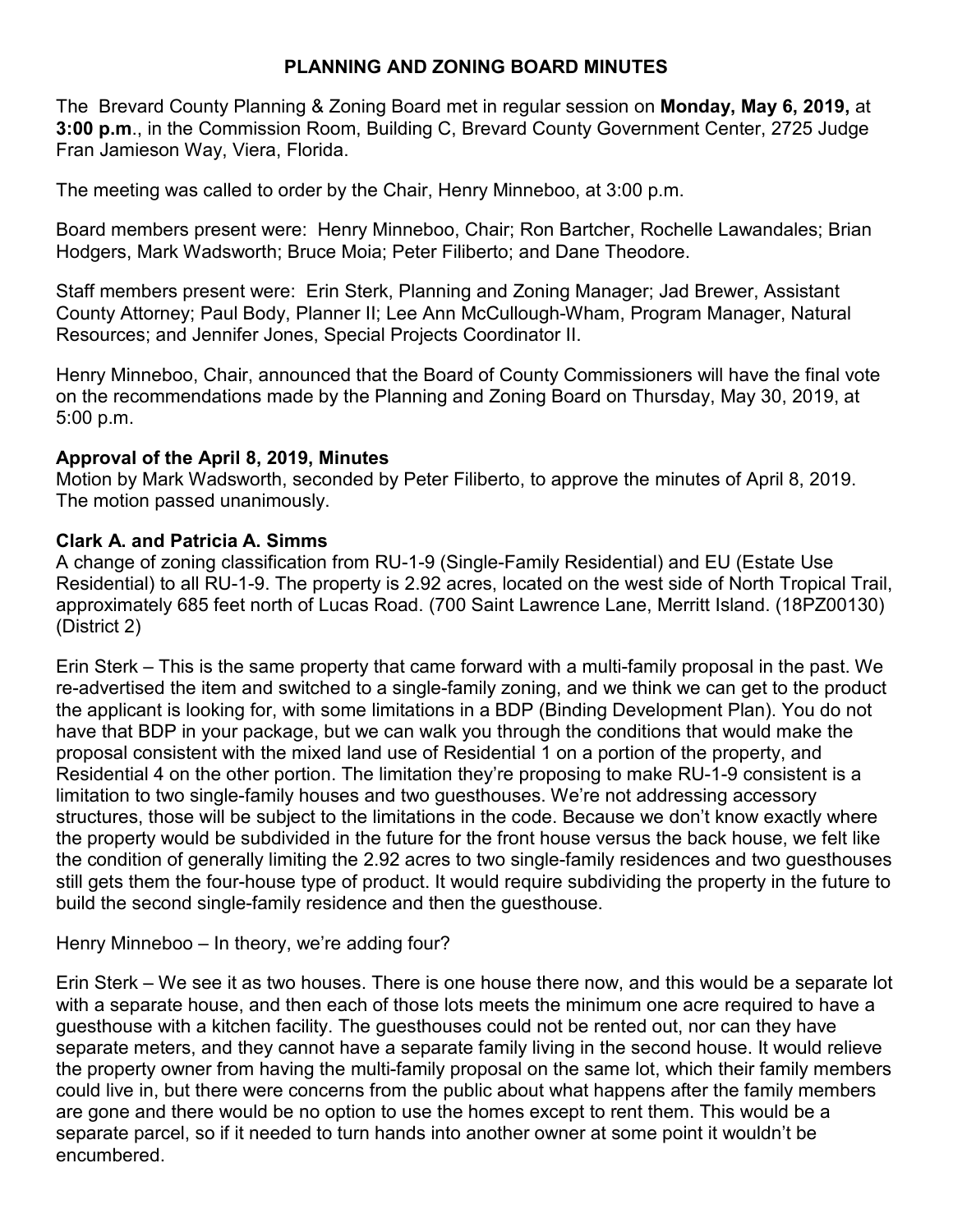Henry Minneboo – Do we know exactly now the distance from the north property line to the water?

Erin Sterk – The survey shows that it's anywhere between 75 to 80 feet to the canal that's 7 feet into their property, so it's about a 100-foot wide lot. They are still going to have some challenges with the septic component and the distance separation from the canal, but they can go through all of that and if they can't meet the criteria they could always extend the sewer line like we talked about previously, to that front piece. We also met with the Save Our Indian River Lagoon folks and talked about the benefits they have to converting the existing residence to sewer service; it's a long run to get across North Tropical Trail, and then to get to the house in the back, but if they were to do that there would be an \$18,000 available refund from that program.

Henry Minneboo – So, whatever they are charged, the County would give them back \$18,000?

Erin Sterk – Right. That wouldn't have anything to do with developing the new unit, so you either get the septic or the sewer through whatever means, but that resource is available for converting existing units from septic to sewer. If they were going through the trouble of bringing sewer underneath the road, they would probably want to hook up both properties.

Henry Minneboo – Do you want to come up and tell us what you have?

Patti Simms – Patti Simms, 1201 North Tropical Trail, Merritt Island.

Henry Minneboo – Erin did a great job explaining this, but is there anything you can add to it?

Patti Simms – I've meet with staff so many times that I honestly believe we have explored every option possible to minimize the objections and still be able to build a place for our parents. We have no objection to including sewer. Everybody is worried about the cost, and I'm not sure that's anybody's concern but ours, but I will address it just in case. If we're going to finance a house, there's no reason we can't add the sewer. It's literally one street away, it's 330 feet. I'm not looking to impact the environment negatively. I am looking for a way to take care of my mother, she's 83 years old, and since this process started she has had a stroke, and as many of you with aging parents can understand, I don't necessarily want her driving far distances anymore. Clark's parents are a few years behind. This is the best solution we can come up with to keep the multi-family out of it, which seems to be a huge deal for our neighbors, and still be able to build houses and put our family in them. They are worried that our parents will die, but I have six children, so this is going to be a family estate for a long time. It's not that we're not ever going to have a use for the homes.

Henry Minneboo – My concern is that the Board of County Commissioners is literally spending millions and millions of dollars as it relates to septic tanks. I'm concerned that, especially the Commissioner of your district, that we do the best job we can do up here and avoid those things, especially being so close to the river. I think the Commissioners would be extremely disappointed in us if we said to put it right next to the river. That's an issue way before you got here, and it's going to be an issue way after you're gone. Septic tanks are not well-received here, and that's just something that we have to concern ourselves with. This board has gone to great lengths that if we had to do a septic tank, put the proper one needs to be put in. In the old days septic tanks were \$3,000 and now they are \$18,000. This board has worked hard and we're not pro-septic tank.

Patti Simms – I'm not pro-septic tank. The reason we're back here is because I made the error of bringing up in front of the Commission that there was a sewer line close by and that we fell into the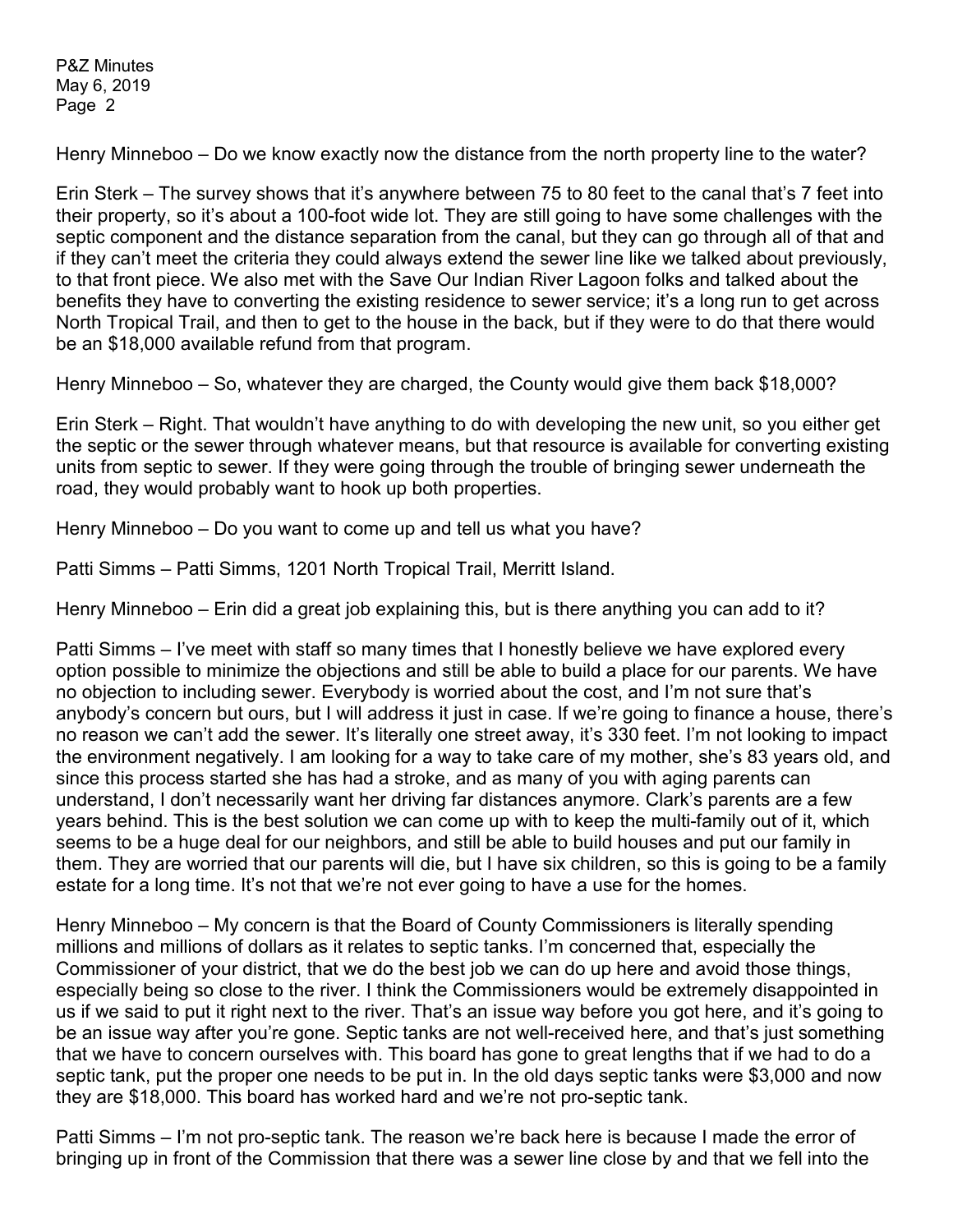Save Our Indian River Lagoon zone for converting our own, which is riverside, so it really should be converted because it's closer than 50 yards to the Indian River. If we're going to bring sewer to our own house, it's going to run the length of the property, it's underground, and there's no problem putting a road over it. Our intent is to put sewer there, but for some reason that word is not good enough. I find septic tanks a little bit gross and I don't want three more on my property. I don't know how to tell you our intent is to use the sewer line. If the septic isn't safe, we're not going to get approved after it leaves here anyway.

Rochelle Lawandales – I need you to refresh my memory. You own the house that's there now, and you want to build a guesthouse for your mother.

Patti Simms – We have two sets of parents and an elderly sister, so that's three. We can't put more than that anyway.

Rochelle Lawandales – You want the house that you're living in and a guesthouse for your other family members, correct?

Patti Simms – We'll need our house, a guesthouse, another house, and another guesthouse. We have 2.92 acres. It's a long, thin, piece of property, which is causing a lot of trouble.

Rochelle Lawandales – I'm trying to understand the need for so many houses, and why they couldn't be housed in a house or why they couldn't be housed in the guesthouse. Why would the property have to be subdivided in order for you to do this?

Patti Simms – Two sets of parents and an elderly sister, all of them somewhat independent, and I don't know how your in-laws get along, but let's just say it's best for everybody if they all have their own independent places. The house and the guesthouse can each have kitchens this way. The way it is now, we can't have a full kitchen, so I don't want a big kitchen, but I have to allow them to maintain their independence as long as possible. When they are gone, I have my children, and when they want to come home they're going to have significant others and families. To have your own space is nice when you come home to mom's. I have a three-bedroom house; it's a large three-bedroom house, but it only has three bedrooms. I don't want six to 12 people in my house.

Brian Hodgers – Have you seen an estimate for how much it will cost to bring the sewer line?

Patti Simms – They are very reluctant to give any numbers, but it has been confirmed that it would be a minimum of \$25,000 to \$30,000, and up to \$60,000. They have to do a soil sample and see what they actually have to go through to drill to put in the pipe.

Erin Sterk – The Utilities Department said it depends on geotechnical analysis to figure out if there's rock they have to get through to get under the road.

Brian Hodgers – They would need a septic for each structure?

Erin Sterk – No, not necessarily.

Brian Hodgers – So, just two maximum, and they already have one.

Erin Sterk – They could do it with two, I believe, if their existing one had capacity.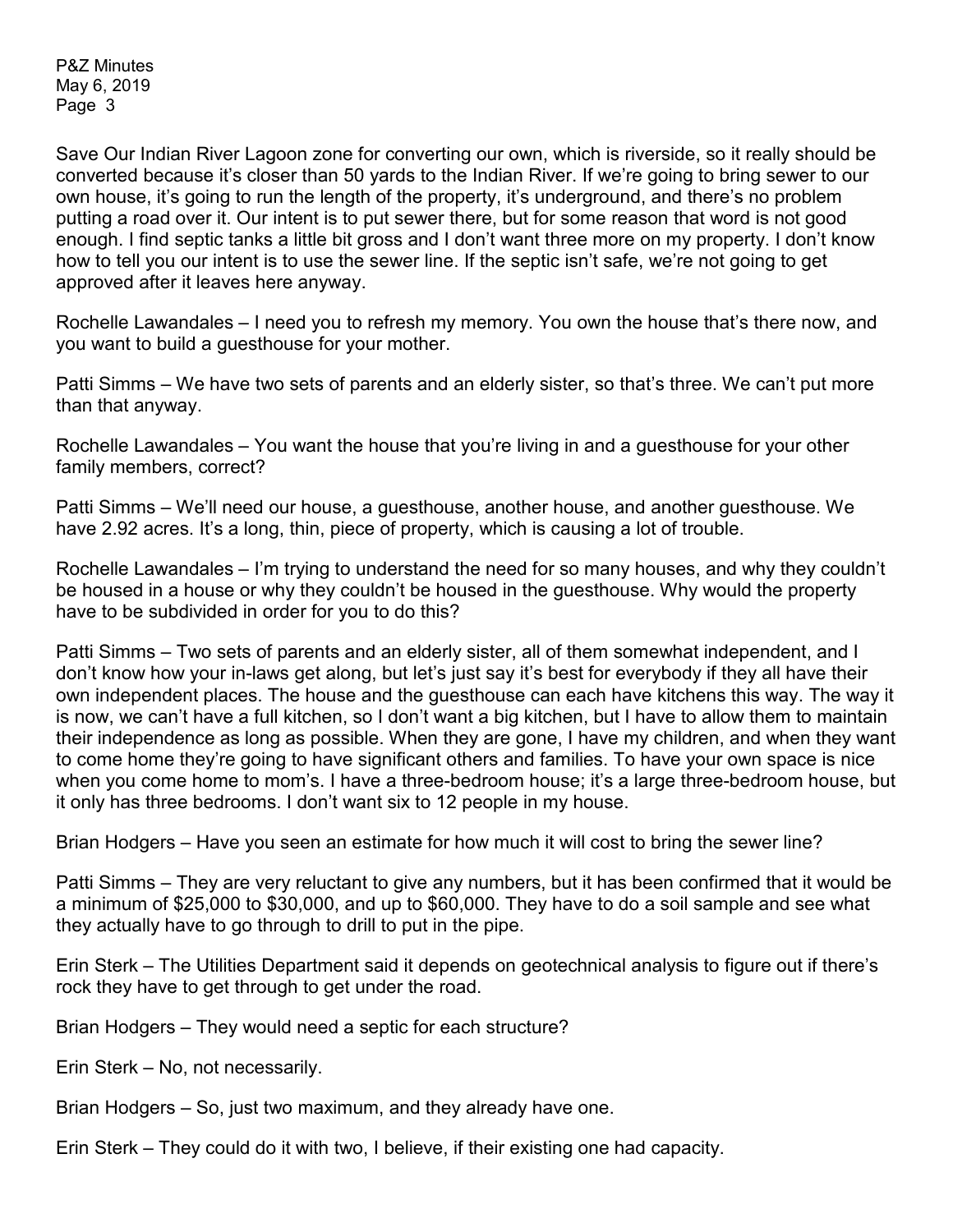Patti Simms – I'm not planning to put in more septic tanks.

Erin Sterk – One thing between the last time the Commission heard this and when it changed to the single-family proposal, what we did, as staff, was held and interdepartmental meeting and went over all of the codes that would come into play in developing the multi-family proposal, specifically because that would need to go through the site plan process. If you talk about the driveway alone, a driveway to a residence can be a small little thing, it can be the existing dirt driveway that she has, but when you go and put in multi-family you need 24 feet of pavement, you need a turnaround for a fire truck, and so when we started to quantify all of those costs, it became clear that the development, through that process, would have necessitated a lot of things that not only would have taken up space, but would cost a lot of money to install. I think that was the turning point where we thought the single-family product could go through a building permit procedure, they could do cross-access and share the driveway with the existing one they have, or they could share one driveway; one would be developed with a flag stem to the rear lot, and one would have full frontage on Tropical Trail, so that's how we got to where we are now.

Henry Minneboo – You all jumped through some hoops here. Is there anybody in the audience who would like to speak for or against this?

Bill Heink – I'm Bill Heink, 685 Timuquana Drive, Merritt Island. My purpose in being here is to stress the fact that I was Co-Chair of the small area plan committee in 2005 that spent the better part of a year studying this whole area. We surveyed the community and the end result was they unanimously told us they didn't want the character of the community to change, they wanted it to remain with plenty of open green space, they wanted large lots, and single-family homes. When our committee finished, the recommendation that went to the Commission was for a minimum of one-acre lots per dwelling unit, or whatever that code turned out to be, because at that time it was difficult to understand. To the best of my knowledge that did get codified eventually and became part of the master land use plan. I'm here to represent that committee and let you know this original request flew in the face of that plan, and we looked at it as a chink in the armor because once one person does it, someone else will. The tenor of this whole discussion has changed, because now the plan is to subdivide the property, create two lots that are each in excess of one acre and build, at most, two dwelling units with the allotted guesthouse. The best news I've heard about the guesthouse is that by definition they cannot be rented out, they have to be for family. That's great, that's our big concern, that we'll end up with multiple rental units which nobody in the community is interested in. If the agreement is to subdivide the property, I do not think that would meet with opposition from the people who were on our committee, but what's being presented certainly would.

Henry Minneboo – What year was that?

Bill Heink – 2005. Our projected plan disappeared. We were commissioned by Commissioner Ron Pritchard to do the study and we presented it to him, but it never made it to the Commission. We went back after he left office and talked to Chuck Nelson, and Chuck said he would see what he could do, and two weeks later it was in front of the Board.

Leanna Walters – I'm Leanna Walters, 530 Timuquana Drive.

Jon Mason – I'm Jon Mason and I've got a map of the area for the septic for you. If the proposed septic comes in from Ormond Avenue it is going to be right next to a drain box, which directly drains into the canal, so if the sewer were to ever rupture, that's a concern as well. I'm not sure what kind of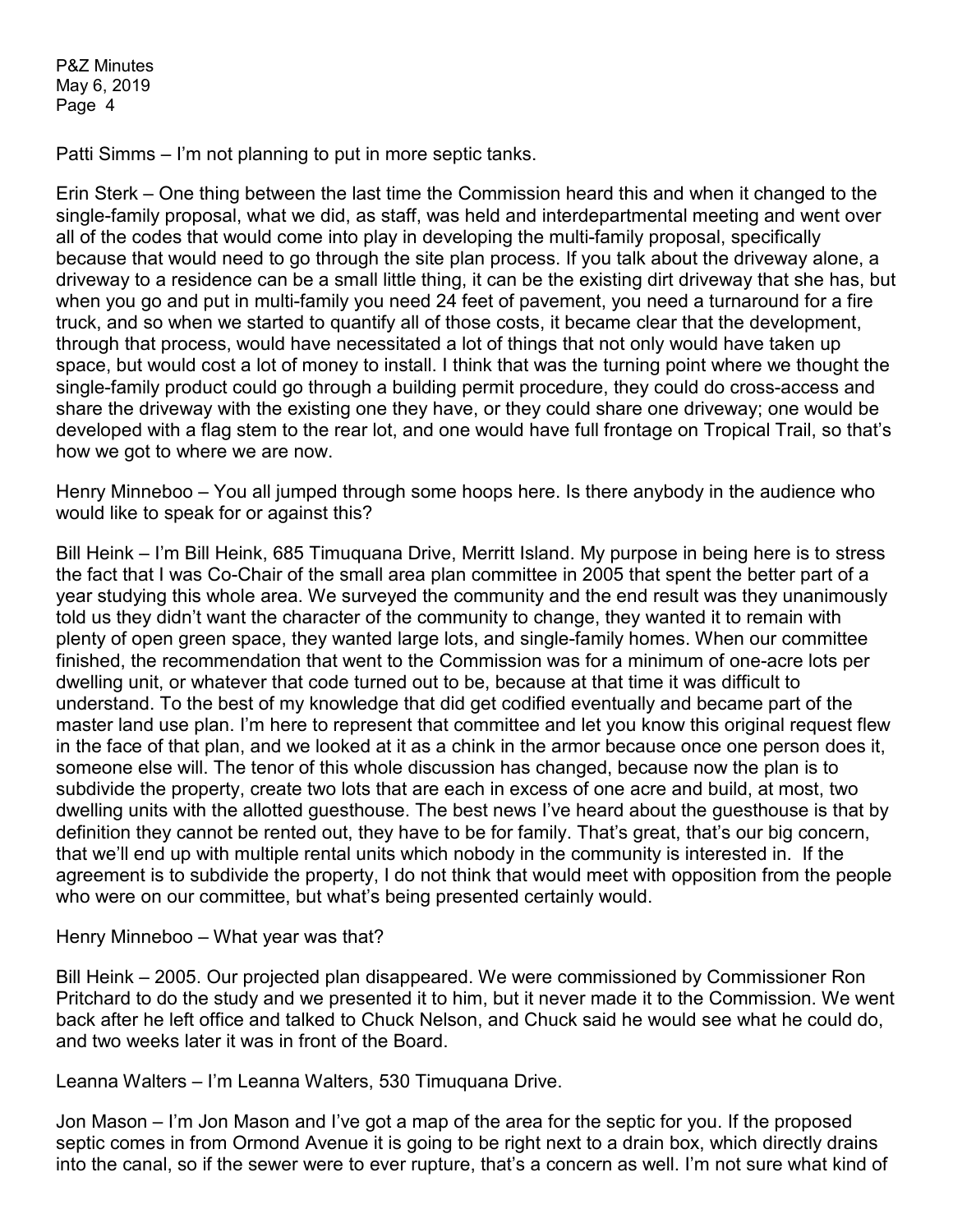piping is below there and where the storm drain comes into, but it's something to be concerned about. Once they run it to their property it's got to go down 1,300 feet, and depending where they put the second house, I don't know if they'll have a drain because the elevation goes toward the river, if they'll have a drain towards the river, and then have a pump for both houses back out to the sewer, so that's 2,000 feet or so of pipe. In speaking with neighbors, I understand most have been opposed to the rezoning of the property; some met with the Commissioner, some submitted emails and letters, and some appeared at meetings. It's been difficult to come to the meetings all the time because some of them get cancelled, tabled, or moved around, so we've had to juggle our work schedule accordingly. We also have some concerns with RU-1-9 (Single-Family Residential) zoning, just the possible things that can happen in the future. In that zoning there can be a bed and breakfast, power stations, transformer stations and facilities, and if somebody else buys it with the idea that they've got these different things they can do with RU-1-9, not realizing what we've already been through and what people before use have been through to make sure this area is preserved. I know right now her mother lives just down the road, on the river, so I'm not sure why they see the need to do this. We were told at a picnic that Clark's parents, who live in West Palm Beach, are probably not going to move up here and make new friends after living down there most of their lives, so the likelihood of this a little bit suspect, but it sounds good to say that in front of the board and get them to approve. Also, the preliminary sketches are not binding, and I wish we could have a sketch of what they're really going to do, because we've been asking that from the very beginning and it seems to continually change, and every time we come up here it's something different. They almost said no at the Commission meeting, and then at the last minute they said they would do sewer and the Save Our Lagoon is going to pay for it. Our neighbors' drainfield collapsed and they have to do new sewer now, and because they are on Tier 3 instead of Tier 1, they're not going to get that funding. That funding is going to be kept for other people who have other ideas and they can get in there first but someone who really needs it is not going to get that money. There are people out there with needs that need that money, and there are people out there with wants who want that money. I just think it should go for those that need it.

Leanna Walters – This is our sixth appearance for this, so it's been a long process, forgive us for seeming a little frustrated, we're definitely tired. Things are changing as we go to these different meetings, and they've been tabled a couple of times, and then new information. There has not been any type of concept plan or site plan, and I'm trying to learn a lot about all the differences of what's going on and why this is happening. We just moved to Brevard and chose this as our home, and as Mr. Heink mentioned, the open green space is what attracted us here, the character of the neighborhood as it stands today, so to rezone this for multiple houses has been a concern. We've always talked about renters, that's been a big concern. Patti mentioned at one of the hearings that her family is in real estate; I don't know if it's development or rentals, but it concerns me that that may be an angle with why they need so many houses. They do say their experience would be if renters are there they are experienced to manage and maintain that. That's my background, property Management, and if one person is going to decide who lives in three homes that affects so many houses along that canal, it concerns me of what renters, or what people, would be allowed to be in there with one owner.

Keith Notary – Keith Notary, 690 Timuquana Drive, Merritt Island. Over the years, when they first moved into the house they have presently, it needed quite a bit of work and it took them about 18 months to be able to move in, and once they did they started burning plastic and debris from the building of the home, so these are the kind of people we've been dealing with since then. There's a lot of other issues that have been taken up with the police. There's 22 homes on my street, and if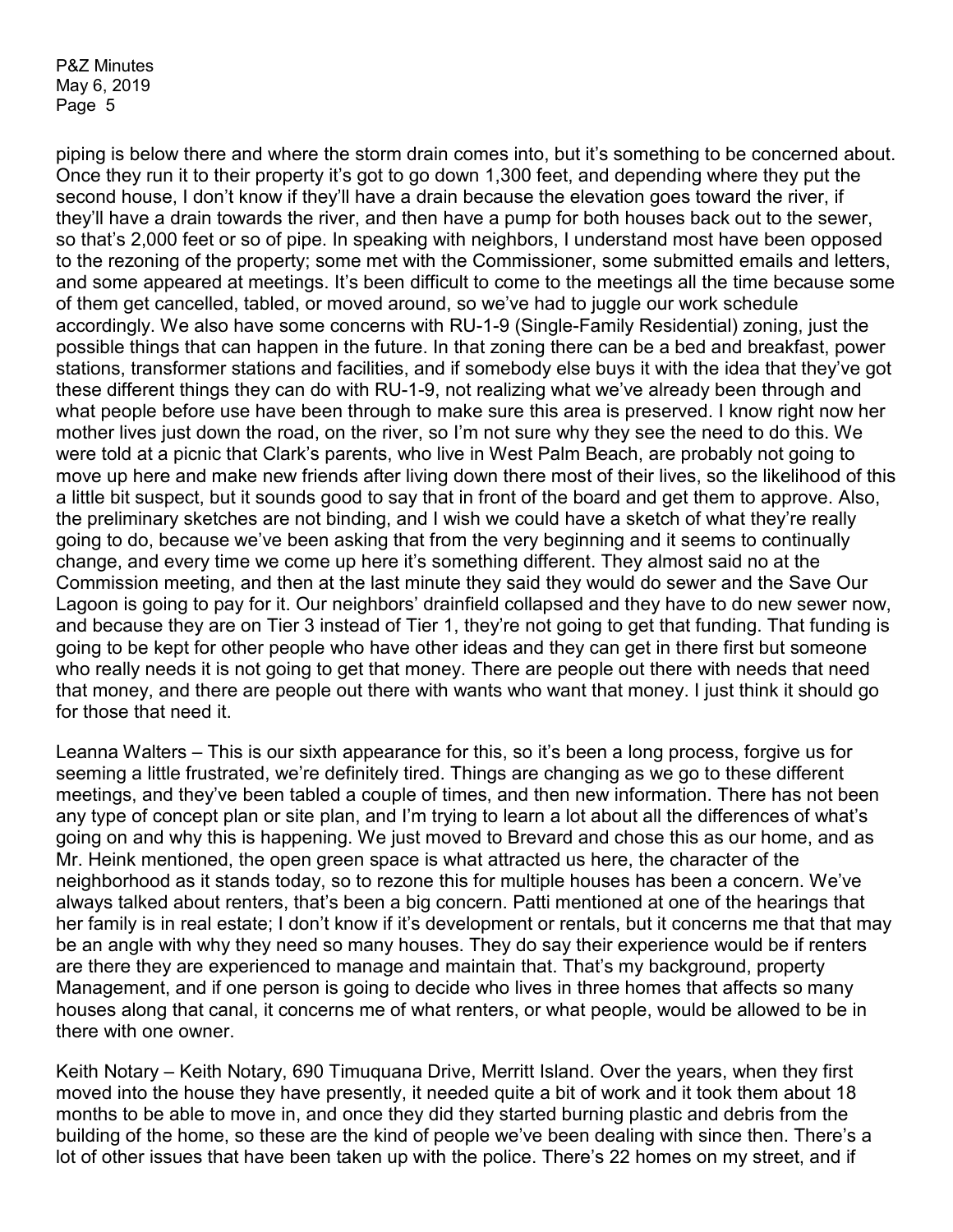we're Tier 3 in line for the money for the sewer out of 22 homes getting more direct service that now goes up to Ormond Avenue, across North Tropical Trail, versus going north and only servicing 4 homes, is going to be more beneficial for that money. I would imagine there's a finite amount of money to get rid of the septic tanks. Is that an unlimited fund?

Henry Minneboo – This board is thankful we don't have to deal with that. We're not making any determination in who gets sewer first, believe me.

Keith Notary – I just wanted to voice my opposition. Thank you.

Henry Minneboo – How long have the Notarys lived at the end?

Keith Notary – Since 1959.

Rochelle Lawandales – I'm looking at the survey and there's two zonings on this one property, and there's two land uses on this one property. Could the front portion that's in the Residential 4 and RU-1-9 (Single-Family Residential) be severed and a house put there? I don't know how big it is, it may not accommodate a guesthouse, but they could at least have a house on that front piece, right?

Erin Sterk – It could if it has a binding development plan that limits the density to make the zoning classification that it has today consistent with the Comprehensive Plan that changed since it got that land use.

Rochelle Lawandales – They can have one house on the front?

Erin Sterk – Yes.

Rochelle Lawandales – They would still have enough property on the remaining part of the property to do a guesthouse, correct?

Erin Sterk – We think, with rough calculations, that they need to steal some of the front portion to add to the back piece to get the guesthouse on the back piece. We don't know exactly where that line will be because they haven't proposed that lot line.

Rochelle Lawandales – It's almost three acres, so I'm going to say down the middle of the big piece. If you took the whole piece and cut it down the middle, that's going to be about an acre and a half, roughly.

Erin Sterk – They need to subdivide it a little different than that in order to meet the density allowance in the Comprehensive Plan.

Rochelle Lawandales – One would be the RU-1-9 piece and one would be the EU (Estate Use Residential) piece, so in my way of thinking, they can have a guesthouse to go along with the existing house on that long piece and then they can have one house up front. Is that correct?

Erin Sterk – That's correct.

Rochelle Lawandales – Was that proposed to them, and was that not acceptable to them?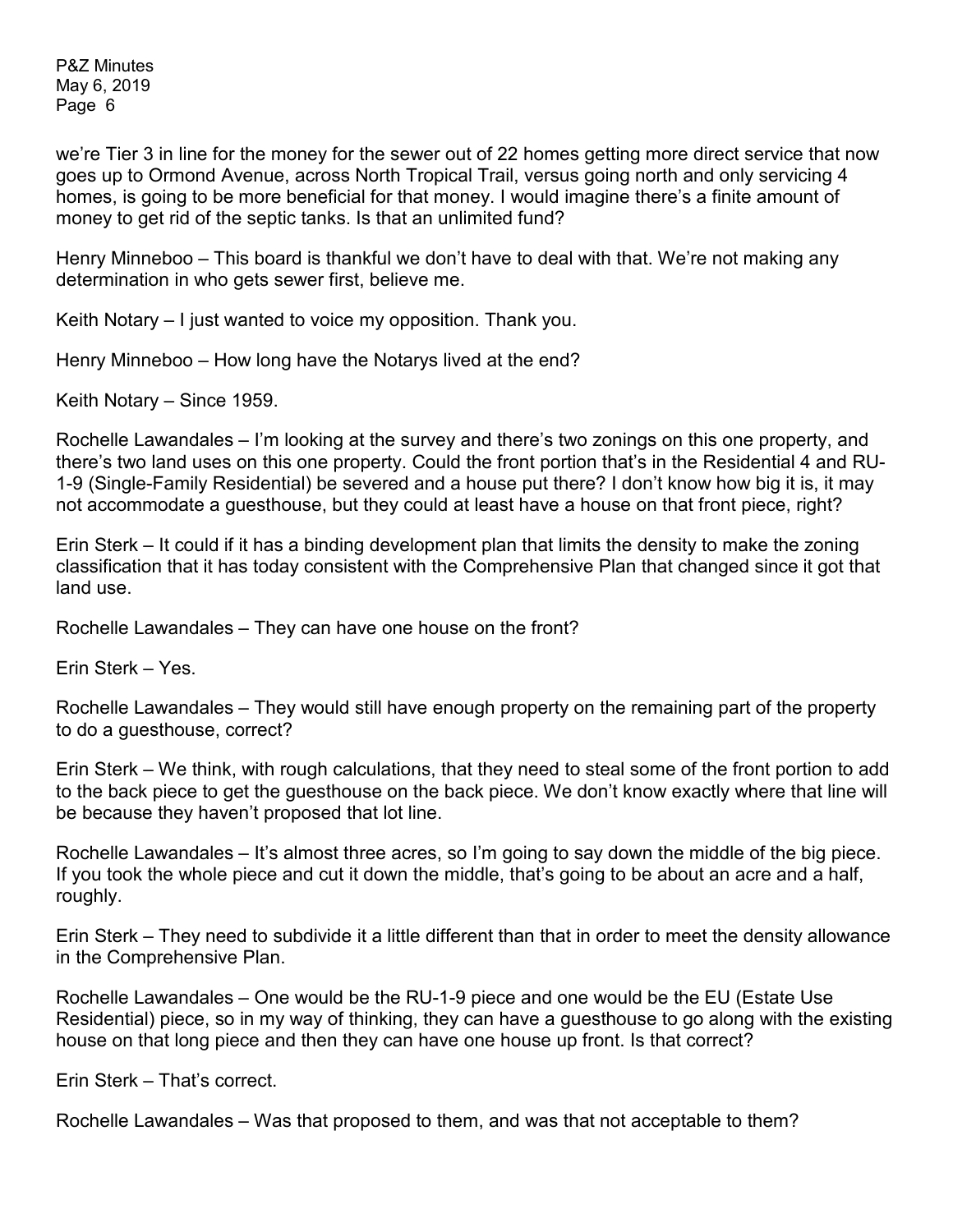Erin Sterk – The reason why we came up with the idea to do one consistent zoning across all of it, even though they could do what they want to do in the EU (Estate Use Residential) zoning on the rear lot, is that we think they're going to have to steal some of that front piece to get to the density allowance for a guesthouse. When you take out the flag stem we don't know exactly it's going to be 25 feet at minimum for the flag stem, and when you cut that line it may be just east of where the zoning classification split is today, so that would leave the rear lot with EU and little bit of RU-1-9 (Single-Family Residential), and if felt like that would be challenging to interpret later, especially if a binding development plan were tied to just the RU-1-9 piece. If some of it needed to be borrowed and combined with the back piece, we felt like one zoning action on the whole lot, with one BDP (Binding Development Plan) on the whole lot, would allow us to cut it up later, and if we limited it to two units total on 2.92 acres, that would be consistent with the Comprehensive Plan.

Rochelle Lawandales – How are you going to enforce the no rentals?

Erin Sterk – We enforce it the way we do with the guesthouse code across the entire County. If someone calls in we will investigate. There are also provisions in the Code about not having a second meter on a guesthouse, so if someone tries to pull a permit for a second meter to a guesthouse, which would be what it would take to subdivide the property into a whole separate.....

Rochelle Lawandales – They could just meter it through the main house and then charge the renter an equivalent amount for that.

Erin Sterk – Code Enforcement investigates that all across the County today, the same way in this instance. It's not something specific to a guesthouse at this location proposed by this applicant, but that's the guesthouse code everywhere.

Bruce Moia – Can anybody in a residential zoning build a guesthouse on their property?

Erin Sterk – I don't believe so. Paul?

Paul Body – You have to have at least a half-acre; you need a CUP (Conditional Use Permit) if you have less than an acre but anything over an acre doesn't require a CUP.

Rochelle Lawandales – With the EU they'd have enough to have a guesthouse.

Henry Minneboo – I know this area about as well as anybody, and the group that spent the time doing the study were extremely emphatic about trying to leave that place in its character. The northernmost part of the secondary coverage area goes almost up to Indianola Drive, which is further to the north, and everybody there is emphatic about not putting that second house. This area is the southernmost, but if you go to the northern areas, everybody that owns at least 5 to 10 acres, there's no obsession to break it up. Unfortunately, in my opinion, it's just in a bad location for what the people want that are there. We had someone speak here who has been here since 1959. It's just hard for me to support it because it's too close to the river, and I'm not comfortable with it.

Mark Wadsworth – We were talking about four structures, and this is all running straight toward the Lagoon. Is there something where we have to create some type of retention for them to do this? Let's say we approve it, what about drainage?

Rochelle Lawandales – What's the minimum acreage on EU (Estate Use Residential)?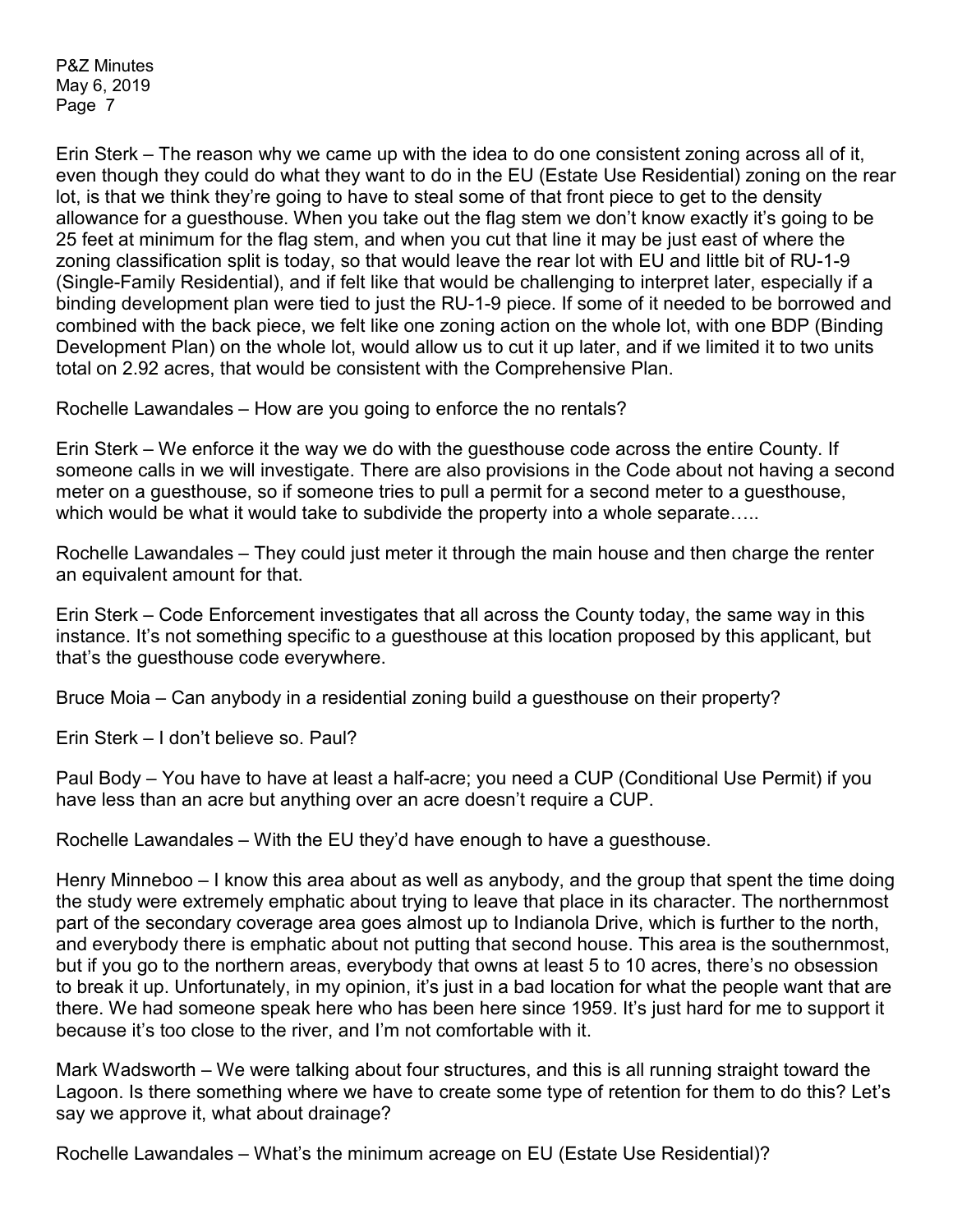Paul Body – It's 15,000 square feet, just over one-third of an acre.

Rochelle Lawandales – They have more than enough.

Lee Ann McCullough-Wham – To answer your question for Natural Resources, as the properties were developed, retention would be required because anything that would be within that first 25 feet would need retention for any impervious surfaces, so it would depend on how you were going to do these lots. I'm not sure how they're going to make everything fit in the box, but if you have a good engineer like Bruce and can figure out how to make it work, it can work. You're trying to do sewer, or if you can't do sewer you've got septic. Let's say you're going to do sewer, then you've got the sewer under there, then you've got the driveway, then you're trying to do the impervious house or anything else you've got that you need retention for, but if you can design it so you would have a retention swale, which I would suggest along that whole driveway to keep it from going into the canal to keep it from going into the river.

Mark Wadsworth – You all have had a serious concern about the septic tanks there.

Lee Ann McCullough-Wham – We do, but again, the property owner is talking about doing sewer, so that relieves that septic. If we were to go septic, if for some reason the sewer did not work out, you would do the advanced system. They are very expensive and you would need one for each home. It would probably be more cost effective to do the sewer line than it would be to do the septic tanks, but that's the property owner's decision. The difficult part with septic would also be that it would have to be a minimum of 75 feet off the water. I don't know that we have it from that water line. It's 100 feet wide, but that 100 feet goes to the property line, which is actually on the other side of the canal if I understand the survey correctly. You're measuring from the water line, but if she's talking about sewer, then septic doesn't come into play.

Bruce Moia – We talked about a BDP (Binding Development Plan) but no one has mentioned the proposed conditions. Is there a list of conditions the applicant is going to volunteer to provide?

Erin Sterk – The condition that would make the zoning classification consistent with the Comprehensive Plan would be a limitation to two single-family homes and two guesthouses. They don't need to specifically say two guesthouses in a BDP because any single-family home that met the criteria could come in later with a guesthouse, but we didn't want it to be perceived that the condition prohibited it later when we're trying to interpret that. That would allow the lot to be chopped up wherever it needed to be, depending on how they could meet the flag lot stem and get the net density for a guesthouse on the back piece and the front piece. I also want to elaborate on the small area study and go on the record of what my findings were from that process. I researched the small area study, and I wasn't here when that took place, but my findings, and I'm not sure what the committee recommended, but what I can find is what the Commission saw. The small area study made a recommendation for a Future Land Use Map revision; there was a lot of Residential 15 in the area, which was a little extreme, so they recommended some portions of the area go to Residential 4, some portions to Residential 2, some to Residential 1, and some to Agricultural. There was a density reduction, and in certain areas it was recommended to be stepped down, but not all to Residential 1 across the whole area. That's where we differ with what he's saying and what I find the report contained. The parcel proposed for this rezoning today falls within the area that previously had Residential 15 and was changed to Residential 4. That's why they are here under the Residential 4. There was a follow-up with the adoption of a Large Scale Comprehensive Plan Amendment after that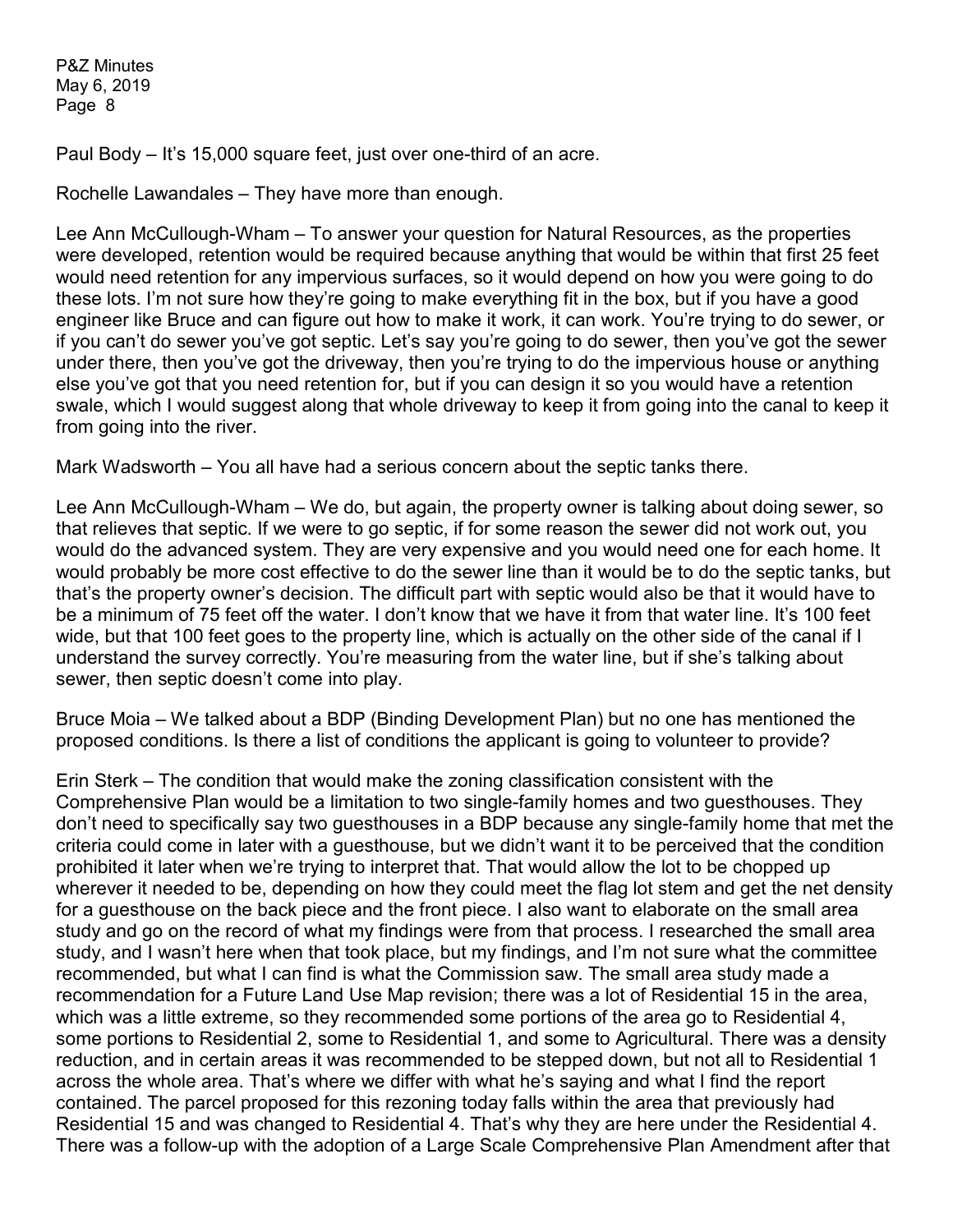small area study came forward where the Commission directed staff to actually make the change as proposed. It was made exactly as proposed and that was in Comprehensive Plan Amendment 2009- 1.1, which put into place the changes recommended and this parcel went from Residential 15 to Residential 4. The idea that the study recommended Residential 1 across the whole study area, I just don't find that in the report.

Rochelle Lawandales – When was the back half of all of that EU (Estate Use Residential) made into Residential 1?

Erin Sterk – In the same Comprehensive Plan Amendment, 2009. There was always a delineation on the front half of this lot and what we think is that's the section line, and it really had nothing to do with reality, but that's why the front half literally goes vertically, and there's a chunk where you might see several of these proposals come forward in that area.

Bruce Moia – Based on what I've heard and some other things that I think need to be looked at, obviously we've got some inconsistency with some zoning and land use, and we might want to consider straightening that out. The density issue, Mr. Heink said as long as we're one unit per acre that's consistent with the small area study findings, and based on the way the code is written, they're proposing two units, even though it sounds like four it's really two by code. There are some issues with this property, being long and skinny, close to the water, and having the canal on one side, so it's challenging at best. If we even consider a binding development plan, I think it's best to address a few things. One is access, and I think the access would be limited to the existing driveway, that they cannot have a second driveway, especially being such a skinny piece of property. Two, I think it should be required that they go on sewer and that septic would not be allowed on the property. I don't think they could fit it on this property because I don't think they would get the variances, and with all the things they are trying to cram in there I don't think they'll get it. And the third thing is drainage. To continue to talk about sewer, we have an opportunity that if you do bring sewer there is an existing home that's on septic now, and we could require them to hook up to sewer and that would get one less septic tank off the river, so I think we would want to require that to be modified and changed over to sewer. My last issue is drainage and right now it is a single-family home that drains directly to the river. If we were going to look at that we should require drainage improvements to not only the proposed house, but to the existing house as well. Those are my issues based on the layout of this property, that even if we consider accepting this we need to iron out those details.

Rochelle Lawandales – I'm going to see if this can go in a different way. I'm concerned about the RU-1-9 (Single-Family Residential), and I don't think it's appropriate all the way to the river. I think they could do what it is they claim they want to do by changing the Residential 4 in the front to Residential 1, making the entire property Residential 1, or one unit per acre, making it all EU (Estate Use Residential) zoning, and then they have 2.92 acres and they can still have two houses; they would have to come in off the same driveway, both houses would be on sewer, and drainage for the whole piece, but I think trying to squeeze RU-1-9 in here is inappropriate. The only way that I would even consider it is if it's all done under the Residential 1 and all is EU.

Bruce Moia – What really is the reason to go to RU-1-9? What gives them the advantage that they don't have with EU?

Erin Sterk – When we came forward last time, the legal description that was advertised was the portion of the lot that was RU-1-9 (Single-Family Residential); if we were to apply a binding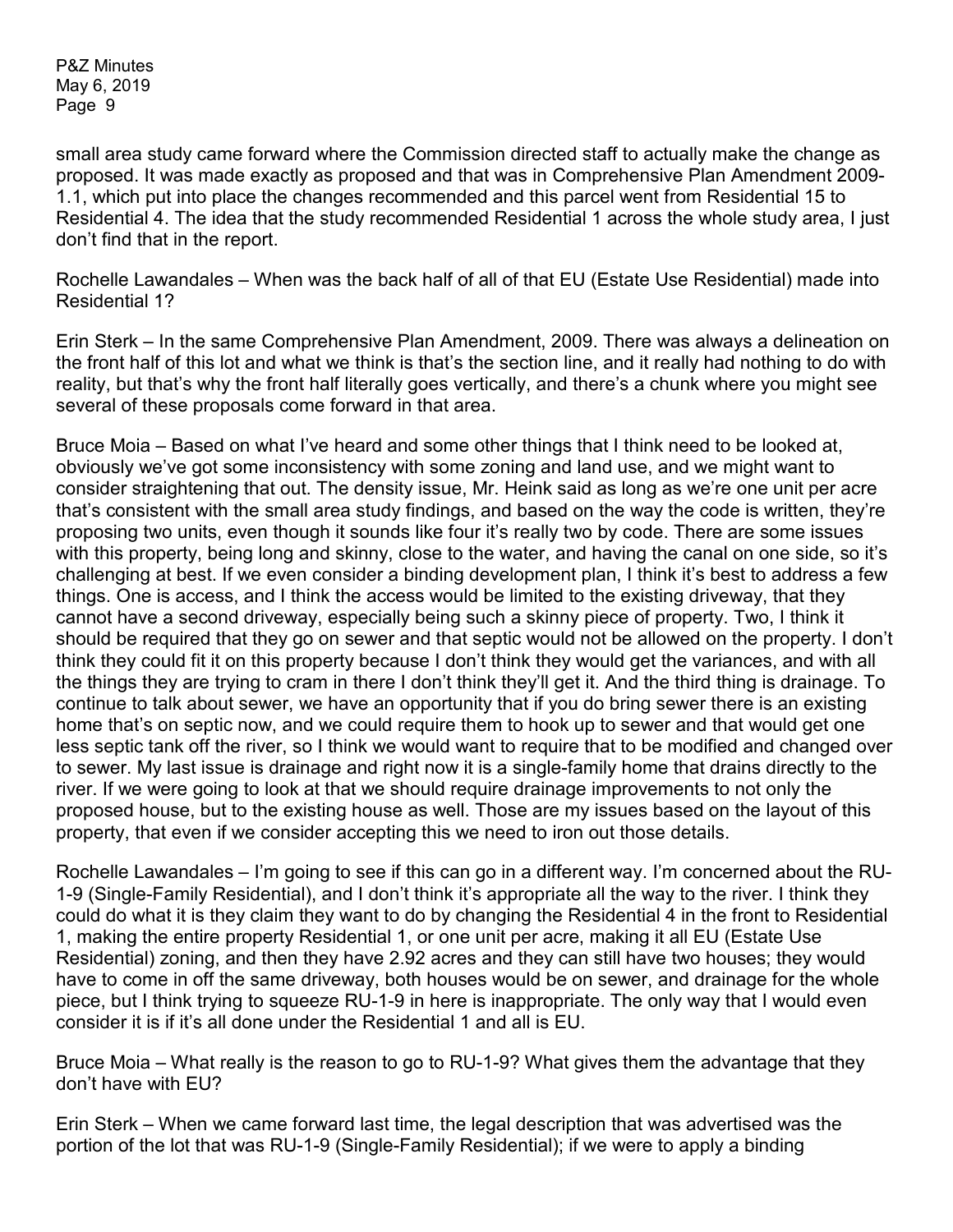development plan to it to limit the development to be consistent with the Residential 4, because right now if you cut off the lot and access wasn't an issue, you could cut up a 7,500 square-foot lot and get more than four units per acre. In order to limit it to be consistent with the Comprehensive Plan we would need a binding development plan, and if we put a binding development plan on the front piece that limited it to one house and one guesthouse, and then the back piece, once they shave off some of that RU-1-9 area for a flag stem, which they have to do because they have to have separate access, then every lot must have access to a County maintained road. It cannot be accessed by easement. No new lots can be accessed by easement, so we would need to shave off 25 feet of the RU-1-9 area, either adjacent to the canal or on the north side for a flag stem. Once you do that, and if you need to get to the net density on the back half to allow for the house and the guesthouse, you may need to steal some of that RU-1-9 area. If there was a binding development plan prohibiting that it wouldn't allow for that to happen, and we don't know exactly where that line would need to be. That's why we wanted to advertise the whole entire piece so that we could apply a binding development plan to limit it to two units total and that line could be drawn wherever it needed to be.

Rochelle Lawandales – You can do that under EU (Estate Use Residential) by making the whole thing EU under a Residential 1 category.

Paul Body – They wouldn't be able to have a flag lot going back because you have to cut 25 feet off of it and it's only 100 feet wide.

Erin Sterk – The lot is 99.6 feet wide, and EU requires 100 feet wide. You take 25 feet out for the flag stem, you're left with 74.65 feet. The next closest lot width for a zoning classification under 74.65 feet is RU-1-9, or RU-1-3, or something like that that has a 66-foot width. EU makes sense if it weren't for the lot dimensions required. We didn't want to put them in a position of needing to get a variance. You could do EU across the whole thing if the lot width wasn't a factor and limit it with a BDP (Binding Development Plan) and it would be consistent with the Comprehensive Plan, but you can't do that because you have to cut out the 25 feet for the flag stem to the rear lot.

Rochelle Lawandales – What if they didn't subdivide it and just used the one access?

Erin Sterk – You have to subdivide it; you can only have one single-family residence per lot. One thing you could do, but it could result in the rear lot having split zoning in the end, but if you left the rear lot zoning EU, and you left the front, what may be the front lot, RU-1-9, and you apply a BDP to the whole thing the way we're talking about, then the zoning wouldn't change but the net density would be maintained in the BDP, making the existing zoning on both pieces consistent with the Comprehensive Plan. The reason why we brought the whole thing back forward was to have a BDP apply to the whole area, that way it can be chopped up later, once a surveyor and designer get involved, and engineering gets involved.

Henry Minneboo – We have to make a decision.

Bruce Moia – I want to make a motion to deny.

Rochelle Lawandales – I'll second.

Henry Minneboo called for a vote on the motion as stated, and it passed 7:1, with Ron Bartcher voting nay.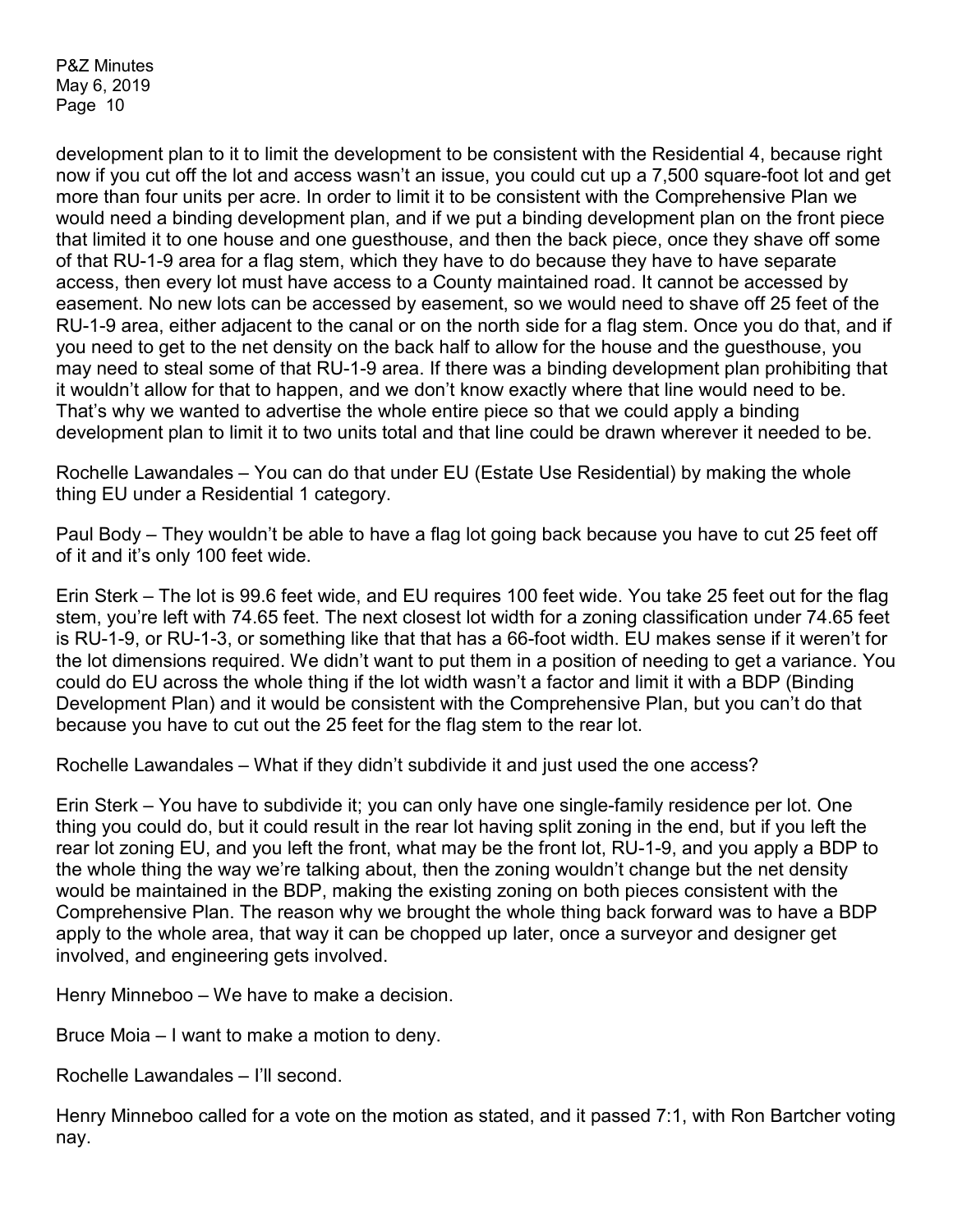### **Robert Bailey**

A Small Scale Comprehensive Plan Amendment to change the Future Land Use designation from Residential 1 to Residential 4. The property is 0.35 acres, located on south side of Craig Road, approximately 495 feet west of Friday Road. (5055 Craig Road, Cocoa) (19PZ00028) (District 1)

#### **Robert Bailey**

A change of zoning classification from GU (General Residential) to RU-1-13 (Single-Family Residential). The property is 0.35 acres, located on the south side of Craig Road, approximately 495 feet west of Friday Road. (5055 Craig Road, Cocoa) (19PZ00029) (District 1)

Robert Bailey – My name is Robert Bailey, and the lot that I'm trying to get changed, right now there's no use for it, and my dad used to own the front part of that lot, so I purchased it in hopes of being there with him, but he's moved away since. I have a lot that right now has no use and I would like to be able to have a single-family residence placed on it.

Henry Minneboo – Is there anybody in the audience who would like to speak for or against this?

Jan Jordan – My name is Jan Jordan, and this is my mom, Evelyn Craig, whom the street is named after, and she's been there since 1957. She is adamantly opposed to having the zoning changed because it's also zoned to have a cell tower, a group home, and a foster home, and we don't want to see anything like that. From the time she's been on the property, the area has been zoned for at least one acre in order to build, and we like that, which is why we live there. My brother has an adjoining property of at least an acre and he is also adamantly opposed.

Henry Minneboo – You don't want to see anything there?

Jan Jordan – No, we don't want it to be rezoned for less than an acre. That's the way it's been and we're used to that, and we love the way it is now. The option to be able to put something there other than a residence is concerning.

Bruce Moia – If it was a single-family residence you'd still be opposed?

Jan Jordan – We would be because it's rezoning the entire area.

Bruce Moia – If we restricted him to where the only thing he could possibly do is a single-family home, would you still be opposed to that? I'm looking at the map and there's a lot to the east that's half the size of this lot, and it has a house on it. If we told him the only thing he could possible build is a single-family home, would you still be opposed to a single-family home?

Jan Jordan – Yes, and the reason is because there are other pieces of property out there that are less than an acre and that opens up the door for them to do the same. I grew up there and I know the house you're talking about and when that house was built it was not zoned for one acre.

Rochelle Lawandales – It looks to me, on the aerial, that there are five lots that run along Craig Road on the south side. There is one home on the corner, two vacant lots, then a home, and then the lot that Mr. Bailey is proposing to put a house on, and his looks double the size of the lot the house that's on the east side of him, and it looks to be the same size as the one on the corner, so I'm just wondering if it's fair to deny someone the ability to build a home on their homestead piece when there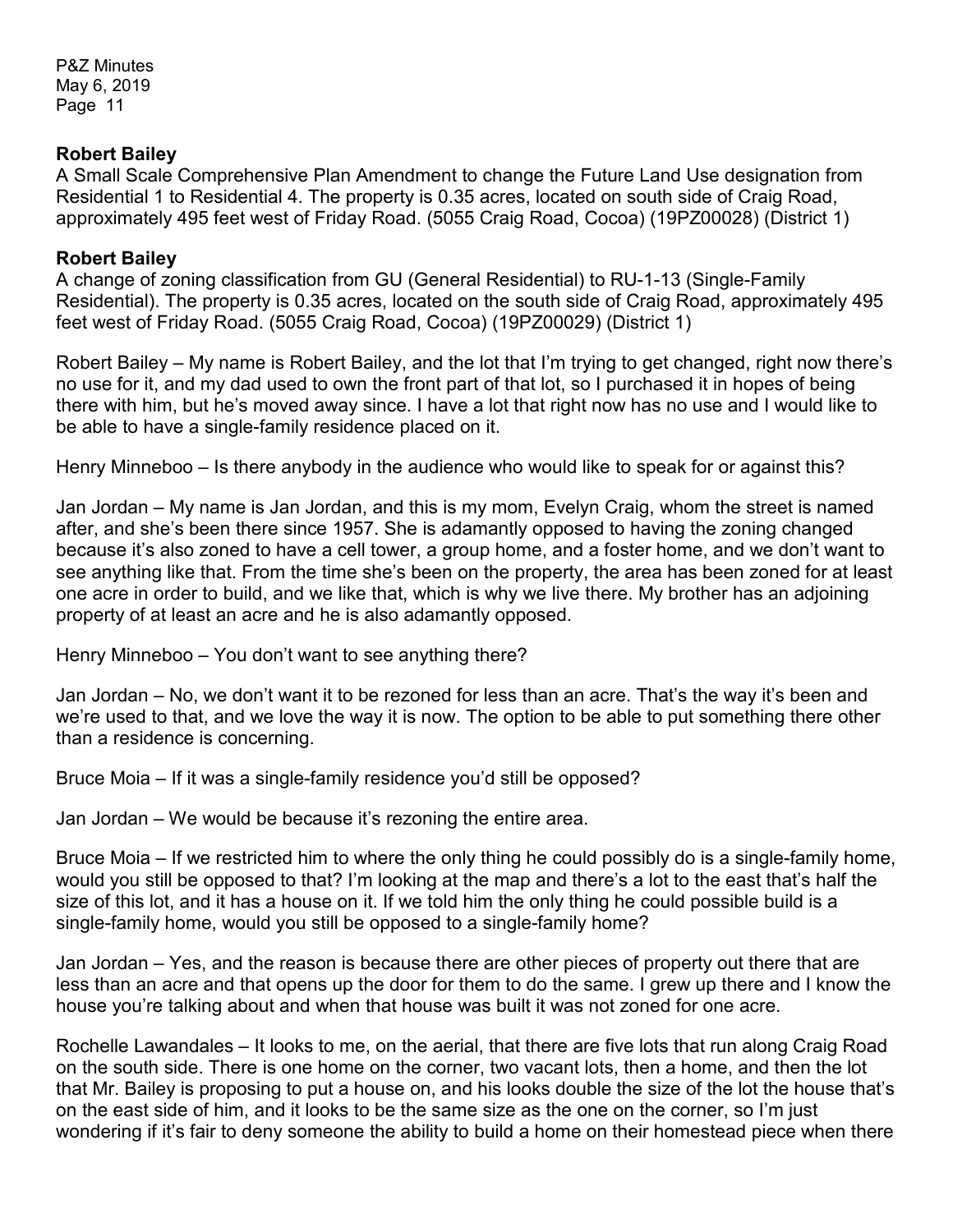are homes on other pieces around there, especially if we do a binding development plan, if he were to agree to it, for there just to be a house on it. I'm sorry, but I do have a problem with that.

Jan Jordan – I understand that. What would prevent the other homes that are already there on oneacre properties from doing the same thing, from dividing theirs up and doing something similar?

Bruce Moia – That would be tough to do. Do we know when this lot was created? These days, if you want to split you have rules you have to follow. When this was created I don't know if those rules were in place.

Erin Sterk – Today, you can legally subdivide a lot, just like you could when this lot was created. Even before the Comprehensive Plan came into town, all of these lots along this roadway were substandard lots when they were split off. They tried to make them developable in 1965; they came forward to go from GU (General Use) to RU-1-A (Single-Family Residential), which is a zoning classification that we don't have anymore, and they were denied by the Board. This lot never had development rights and neither did any of the other lots along the street, so they're undeveloped today because they were divided off illegally. We don't have a process to prohibit someone from going over and giving them one square inch to their children. You can't build a house on it until it meets the zoning code, so that's why they're here today, to make the lot buildable. This entire strip, the north side and the south side, in 1965, tried to get development rights by making the zoning meet the lot size rather than the other way around, and they were denied. Since then, the Comprehensive Plan came in that required the one acre, so the challenge is even harder today to make this and all of these lots buildable.

Linda Emerson – My name is Linda Emerson, I live at 5015 Craig Road, Cocoa. We would like to keep that area the way it is. We are a rural area and we would like to keep it looking that way. We feel that to have a house build on such a small piece of property is not conducive with our area.

Richard Blake – My name is Richard Blake, and I live at 5015 Craig Road, Cocoa. If someone builds there they could break that house out, and the other properties can do the same thing.

Linda Emerson – It wouldn't stay rural like it is now, and we have the same feeling as the Craigs, that if he can build a house on such a small piece of property, why wouldn't other people be able to do that? We've been there for over 20 years and it's always been like this. I understand progress happens, but to me it seems like it wouldn't fit in with our neighborhood.

Richard Blake – Our house is on a small lot also, but it was built in 1955, and we bought the property next to it.

Linda Emerson – There are only five houses on the block right now.

Henry Minneboo – Doesn't your road go to the west and then go to the south?

Richard Blake – It does, but that's not Craig Road.

Linda Emerson – That's a newer area.

Richard Blake – And all of those houses are over two acres.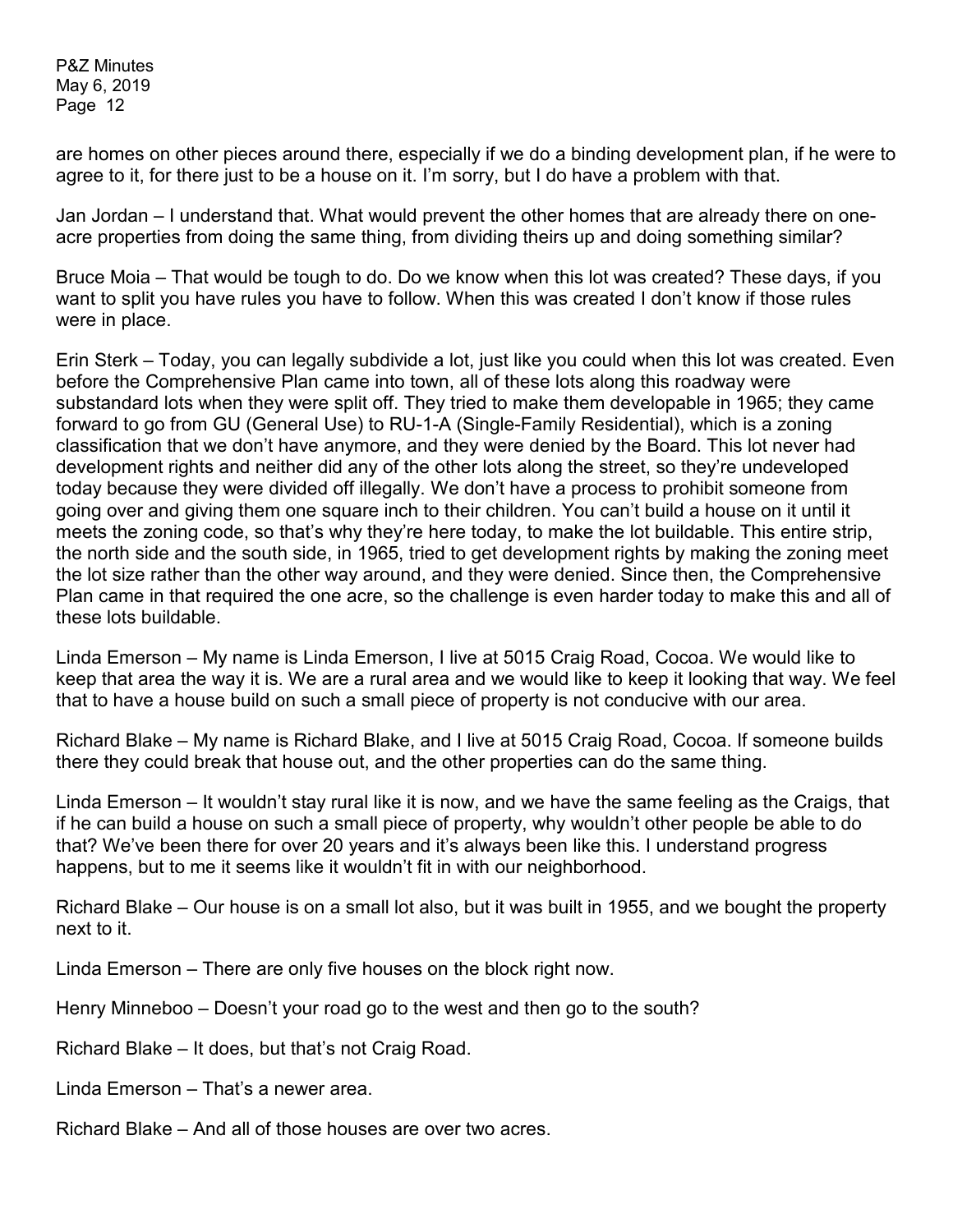Henry Minneboo – But they still use Craig Road?

Richard Blake – Yes.

Bruce Moia – Which lot is yours?

Richard Blake – The first house on the left on Craig Road.

Rochelle Lawandales – It's the same size as Mr. Bailey's lot.

Linda Emerson – The guy who couldn't make it today lives at 5045 Craig Road, right next to the subject property, and he's been there over 20 years and he's used to having the land next to him also. It's a rural area and we want to keep it rural looking and have space.

Rochelle Lawandales – So, if he built a house on his piece that is just like your house on your piece, and you would object to that?

Richard Blake – Yes.

Rochelle Lawandales – Even though his piece is the exact same size as yours?

Richard Blake – But he could rent it out.

Rochelle Lawandales – You could too.

Richard Blake – But we're not going to.

Robert Bailey – I just want to be able to use the land I bought from my dad. Like you said, others can rent out the property they own, but I'm not looking to rent, I'd just like to be able to use the property. Right now, the property is no use to me or anybody. If some of them would like to buy my property and connect it to theirs I would be willing to sell it because at this point what good is it to me if I can't use it for anything?

Bruce Moia – How long has it been in the family?

Robert Bailey – I've had it since 2004, my dad purchased it in 2001.

Henry Minneboo – The Baileys and the Craigs have been there a long time.

Robert Bailey – I know all of the Craigs, I grew up with them.

Dane Theodore – Do you intend to build a home and sell it?

Robert Bailey – I just want to be able to sell it. If someone here wants to buy it I'll sell it to them. Right now, I pay \$30 a year for taxes and it's of no use to anybody. What do you do with property that you can't use? If I had known I couldn't use it when my dad bought it with the intent for me to live close to him, I never would have purchased it. There's no way I would have purchased the property knowing I couldn't use it.

Brian Hodgers – I'll make a motion to approve this as-is.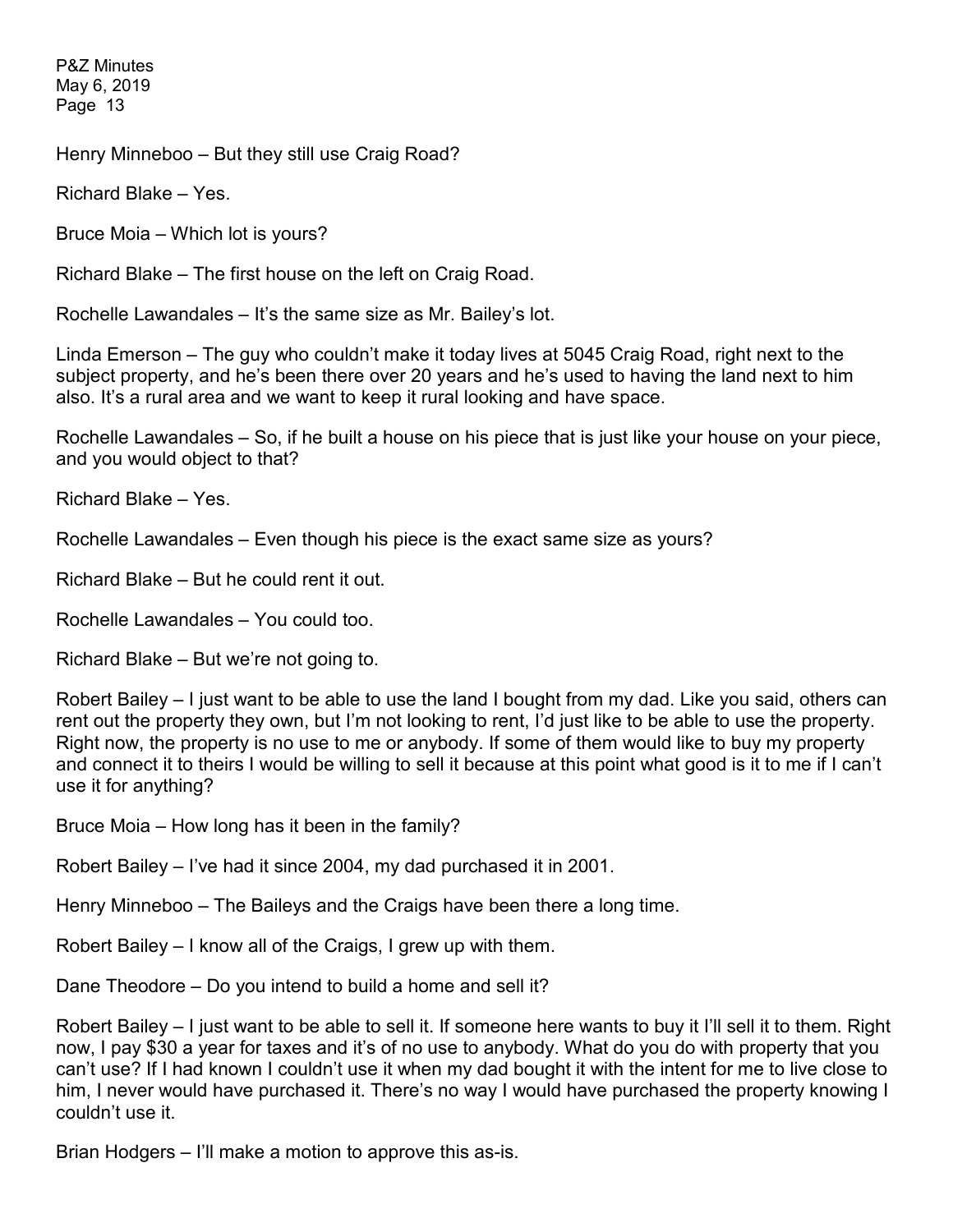Bruce Moia – I'll second.

Henry Minneboo called for a vote on the motion as stated, and it passed unanimously.

Erin Sterk – We need you to take a second action on the zoning.

Brian Hodgers – I'll make a motion to approve the zoning.

Bruce Moia – I'll second.

Henry Minneboo called for a vote on the motion as stated, and it passed unanimously.

Rochelle Lawandales – I apologize if I you interpreted what I was saying to you as being rude, I'm just looking at it from an equitable standpoint, and I was not meaning to be rude at all. I think this situation, for staff, maybe you need to look at those lots on that street and maybe come up with a different land use classification for all of those small lots with some restrictions that it be kept somewhat rural, that they can be used but only for single-family residences, because right now, folks in a non-conforming zone are going to have a lot of problems with mortgages, re-sales, and titles down the line, so to protect everybody's interests on these five or six lots on Craig it may be worth looking at to help everybody out.

## **Xiaolu Yin and Robert McBride (Oscar Busso)**

A Small Scale Comprehensive Plan Amendment to change the Future Land Use designation from NC (Neighborhood Commercial) to CC (Community Commercial). The property is 3.57 acres, located on the northeast corner of Waelti Drive and Freeman Lane. (3550 Freeman Lane, Melbourne) (19PZ00034) (District 4)

## **Xiaolu Yin and Robert McBride (Oscar Busso)**

A change of zoning classification from GU (General Use) to BU-2 (Retail, Warehousing, and Wholesale Commercial). The property is 3.57 acres, located on the northeast corner of Waelti Drive and Freeman Lane. (3550 Freeman Lane, Melbourne) (19PZ00035) (District 4)

Bruce Moia – I'm going to refrain from voting on this. I've been contacted by the applicant, soliciting my services. They haven't hired me, but potentially they could, so I will not be voting on these next two items.

Oscar Busso – We are Anne and Oscar Busso, 233 Waterside Drive, Satellite Beach, and we are pursuing this property in order to develop a place to store boats and recreational vehicles. It is our understanding there is a need for that in the community. We have a recreational vehicle and when we moved here from South Dakota two and a half years ago it was hard to find a place to park our vehicle. We contacted Mr. Moia to see if it is viable.

Anne Busso – Even though we're requesting it for the whole 3.57 acres, we're actually just purchasing 1.7 acres.

Henry Minneboo – Erin, can you help us?

Erin Sterk – They represent the owners and the owners asked to rezone the whole property?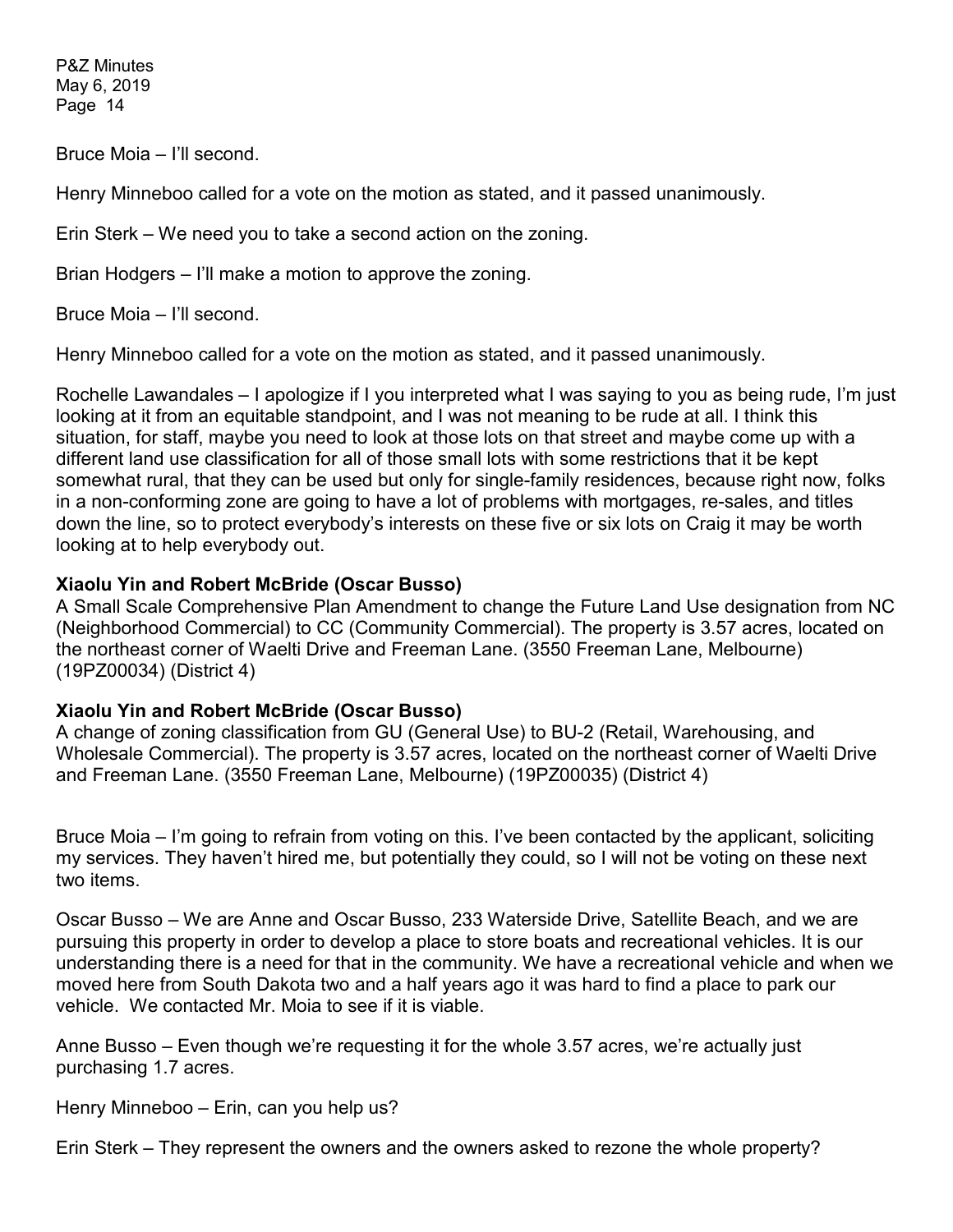Anne Busso – Yes.

Erin Sterk – So, that's where we're at.

Bruce Moia – The need must be there because I got three phone calls for the same type of use in the same week, so I can back them up when they said there is a need.

Henry Minneboo – Is there anybody in the audience who would like to speak for or against this?

Bob Usherson – Bob Usherson, I live at 338 Myrtlewood Road, which is immediately to the west. Thank you for your service to our community, and I appreciate the time you give to our community.

Bob Usherson – This area along Waelti Drive, as you know, has been a difficult area for a number of years. When I moved to my home in Suntree I made a point to look at the land and the Comprehensive Plan, and not just the land use element, but the whole Comprehensive Plan. I also looked at the zoning code to get a good idea of what the Comprehensive Plan provided would be occurring in this area, which was substantially undeveloped, but it was a mixed bag of uses in there. There have been a number of Comprehensive Plan changes over the last few years, and some zoning changes. I glanced through your package and it does acknowledge that, but the very important point is this board also acted to accept proffers from the applicants to allow a broader range of Community Commercial uses, not just the neighborhood serving commercial uses as the Plan originally and properly provided as a transition. The proffers did significantly limit not just the range of uses that the applicants would ask for, but it also limited some physical parameters as well. I have an example of a development agreement of one of the properties nearby and we think it's a fair example of the kind of conditions that our community would find that render the Comprehensive Plan change and the zoning change respectful of our residential living conditions. Storage of recreational vehicles could be a compatible use, but maybe not. Community Commercial uses might be compatible, but maybe not. The land use plan change would open the gate to a whole range of uses that we would find entirely unacceptable and would be inconsistent with so many Comprehensive Plan policies where the Plan is supposed to assure compatibility and protection of health and living conditions for our residents. The points that were proffered by this applicant are that he would limit the range of uses and agree not to ask for a lot of uses that would otherwise be allowed in Community Commercial; he would limit any outdoor storage of equipment, supplies, vehicles, to those that would not require tractors to move them around and would not require forklifts to move them around, because one of the issues we have encountered and we have solved with the cooperation of our neighboring property owners is tractors, forklifts, outdoor equipment, back-up beepers in the middle of the night and before dawn or after dusk. One of the things we want to be sure of is if there is going to be outdoor storage, such as dry storage for boats that have lifts with back-up beepers going on all hours of the night, that would be unacceptable, so we would say storage is okay, but forklifts and tractors are not okay. Also, outdoor intercom systems are something we could not tolerate in our backyards and bedrooms. With digital electronic signs, in my reading of the billboard code, you require those things be ambient lighting conditions at night, and I don't see that in the commercial sign code, but those things are very bright and obnoxious, so we cannot accept those in our bedroom windows. Finally, to make the development intensity consistent with the neighborhood planning category that would keep the intensity down, keep the floor area ratio consistent with what would otherwise be allowed in the neighborhood category. That would largely take care of height, setbacks, and a lot of other things. The applicants mentioned they would build a storage structure. If that is a ground level structure, that's probably fine, but if it's going to be a multi-level storage structure of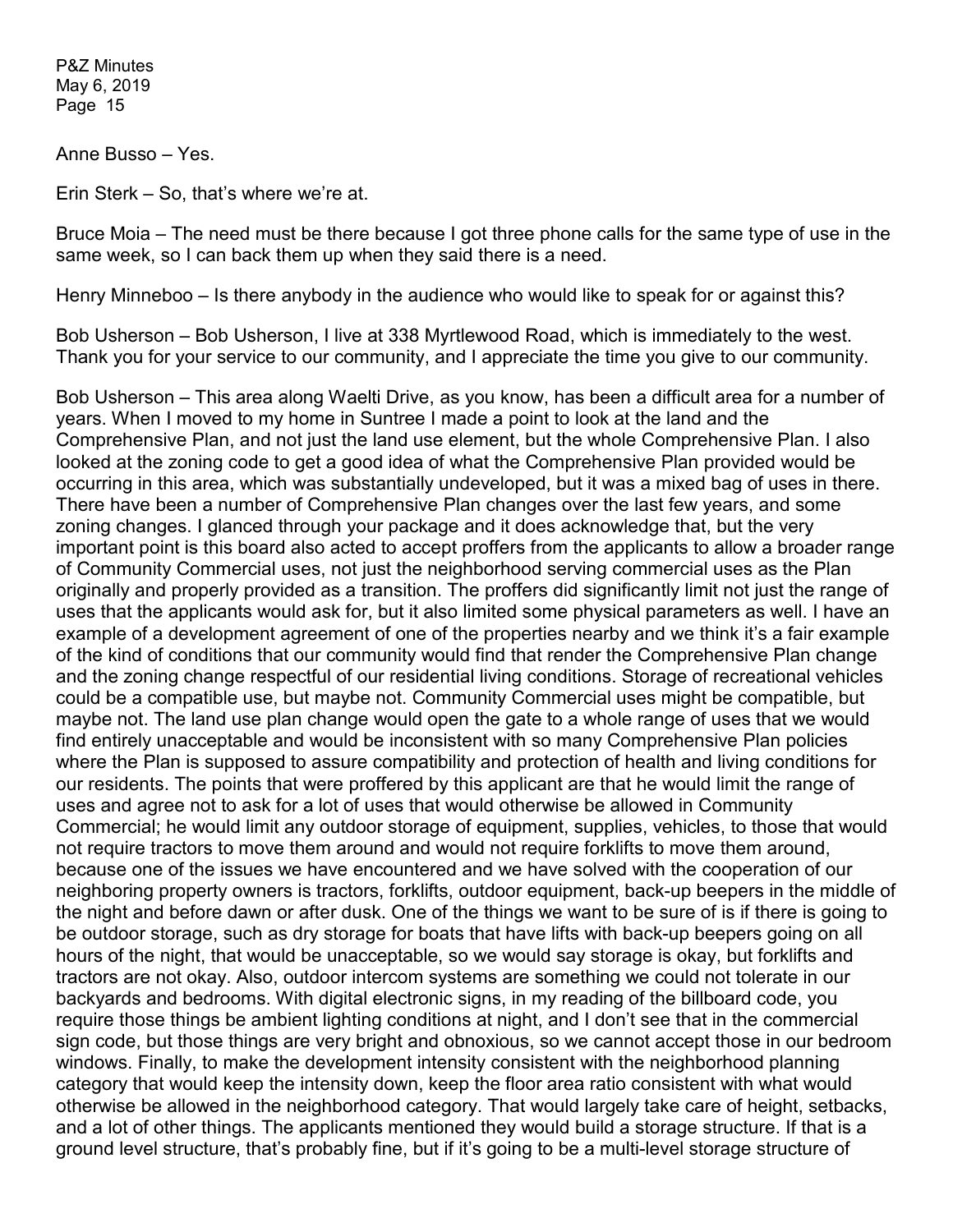some sort, that would be very problematic for us and probably the homeowner that lives immediately to the east. Lastly, if it were proffered that outdoor lighting would be downward or directed and shielded so that lighting would not be spilling out into our homes, that would be another issue that would make the development more compatible. The only access out of this whole commercial landshed here is the traffic signal at Waelti Drive and Wickham Road. Right now, the clearance time on that light allows for about five cars to make a left turn, and it cycles once every eight minutes. Something that is not mentioned in this proffer, but I think it calls for, is a Planning Study 101 for this area, to look at the development capacity of this whole non-residential land-shed there if there was some kind of overlay district that would allow a more liberal range of uses, but uses that would not invite the possibility of any kind of major employer to come in there, which would disgorge a slug of employees at rush hour. The only other way to get out of that place is to come through our little substandard street that comes through our subdivision, and through-traffic would be a serious hazard if so much development occurred in this area that people can't get out at the Waelti Drive signal. The signal time at Waelti Drive cannot be tweaked too much because Pinehurst Drive and Suntree Boulevard are very close and it's a jam session right now, so I don't know that the traffic department would provide a lot of clearance on that. I would suggest that the Planning staff look at this area, calculate what the capacity could be, and come up with a zoning overlay, and that would take care of all of these other applications that are going to come before you, because it suggests that the planning category and the zoning code are not too artfully crafted to deal with this kind of an oddball situation. My final request is that you recommend they do not amend the Comprehensive Plan to allow Community Commercial unless there is a proffer that is a legally sufficient form from the applicant that they could accept right then and there that would limit the development in this fashion, and if they cannot condition a Comprehensive Plan amendment in the ordinance, at a minimum, to include in the findings of fact in the preamble to that ordinance that the applicant has proffered these kinds of conditions; otherwise, we could find ourselves with a plan amendment and then the subsequent development agreement, and then they could change the Comprehensive Plan at risk to our neighborhood. I would ask that on the zoning recommendation that you recommend denial unless you get a clear, legally sufficient, proffer from the applicant limiting the range of uses and limiting the design aspects as we've mentioned, and also address the lighting.

Henry Minneboo – Erin, set the tone for us on Waelti Drive. Many years ago, L.K.Q. was at the end, and they have got to dominate that north end significantly, because they had tons of acreage. What are they required?

Erin Sterk – The industrial requirements they have?

Henry Minneboo – Yes, the things he's talking about, I'm wondering if Waelti Drive has to comply with those specific standards.

Erin Sterk – The criteria they have to meet is specific to the zoning classification, the limitations on that property are not necessarily governed by the Comprehensive Plan outside of just the Community Commercial Future Land Use, so they do have specific code that is different than this parcel's industrial code, but that's where those limitations are. I don't see that that property has a binding development plan. The example he provided must be another property on the street.

Henry Minneboo – South of there was a trucking operation for years. If you look at the zoning there is a massive amount of industrial through there, and now we've got this smaller modification here.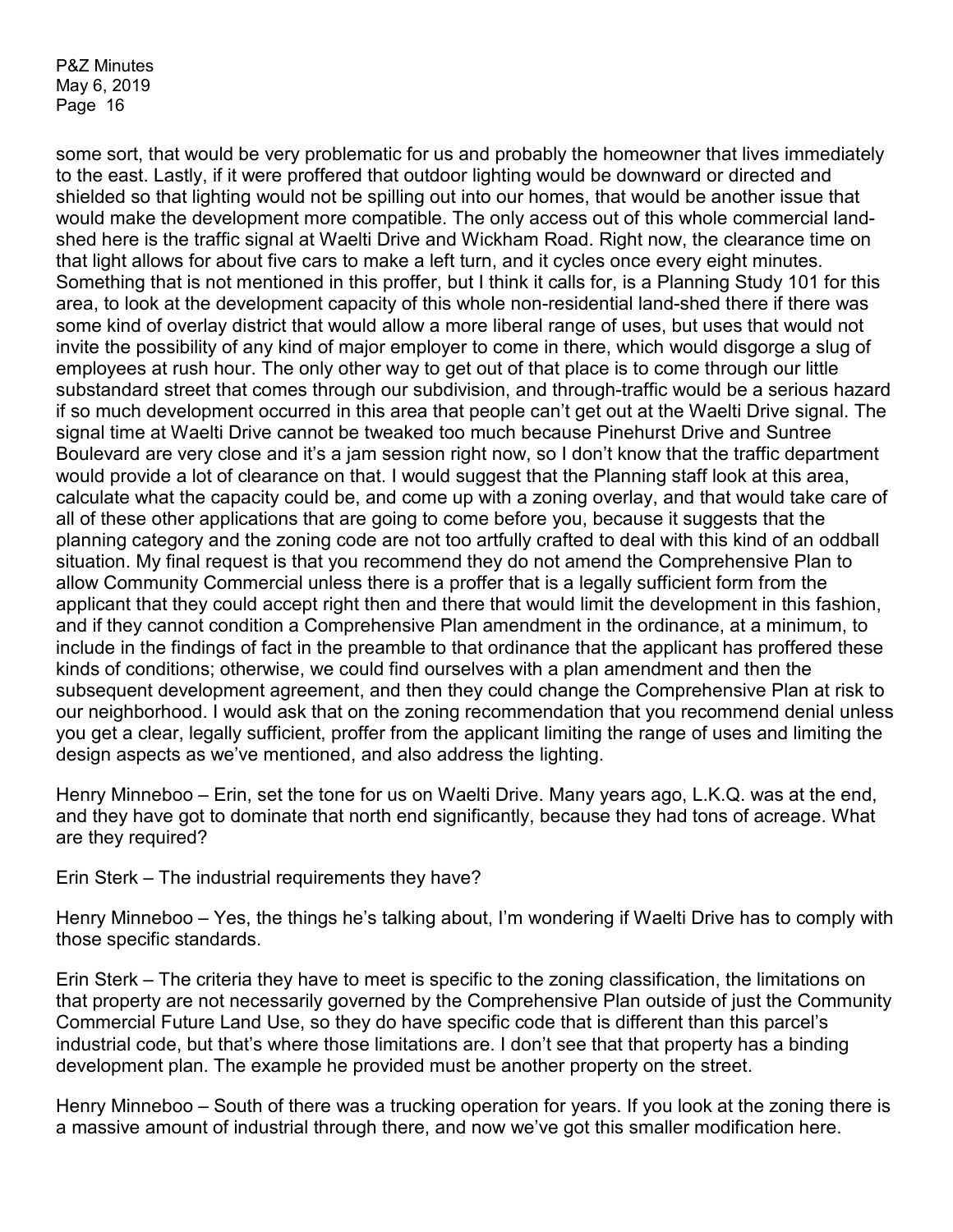Maggie Shultz – I'm Maggie Shultz and I live at 331 Myrtlewood Road, and I've lived there since 1994. You are correct, there is what we classify as the junkyard at the end of the street. We also have the church at the end of the street, but that's far down, and then there are the individual storage facilities. We also have the remnants of what used to be the concrete plant, and then there is a man who owns a house with a piece of property that he had fenced in and he stores his equipment there. Today, I just wanted to hear what they had to say, because I don't have a problem with a storage yard other than the fact that I'd like to keep the lighting and noise down. The question I have on this is where this property is located is directly across the street from homes, and if you're talking about a multi-level building to keep boats stored, that is not going to be something that the people who live in these single-story homes that back up to this street, are going to be thrilled about. I don't happen to back up to that street, but I know people who do, and for them to be having to walk out their back door and see a structure that's overpowering their houses will not work.

Oscar Busso – The structure we're planning will be one story.

Henry Minneboo – You're not going to have a two-story operation?

Oscar Busso – Absolutely not. Some areas might be covered, but nothing will go above one story.

Anne Busso – I believe we have to have a 300 square-foot building, and that will be one story. We want it to aesthetically look nice as well.

Henry Minneboo – You guys are going to have to make more improvements than all the people who have been there for a long time, so you're going to be required to do a lot more aesthetically pleasing things.

Mark Wadsworth – Just to the north of you, that's the concrete remnants, and then he also has a storage facility farther north, before the junk yard.

Anne Busso – It's not going to be storage for goods, its just for recreational vehicles and boats.

Mark Wadsworth – Will it be covered?

Oscar Busso – It will be partially covered.

Brian Hodgers – Are you proposing to put any kind of a fence or shrub line along there? Are you going to be limiting the hours in which people can come and go?

Oscar Busso – Yes, we will have a tree line between the fence and the road, and I'm going to put a very nice fence in there, with cameras. We will have limited hours because we don't want to disturb people past 9:00 p.m.

Henry Minneboo – What are your hours of operation?

Oscar Busso – I'm assuming it's going to be 8:00 a.m. to 8:00 p.m., or 8:00 a.m. to 9:00 p.m.

Henry Minneboo – The nice thing about recreational vehicles is that most of them do not have backup bells, so that's a positive thing, and neither do boats.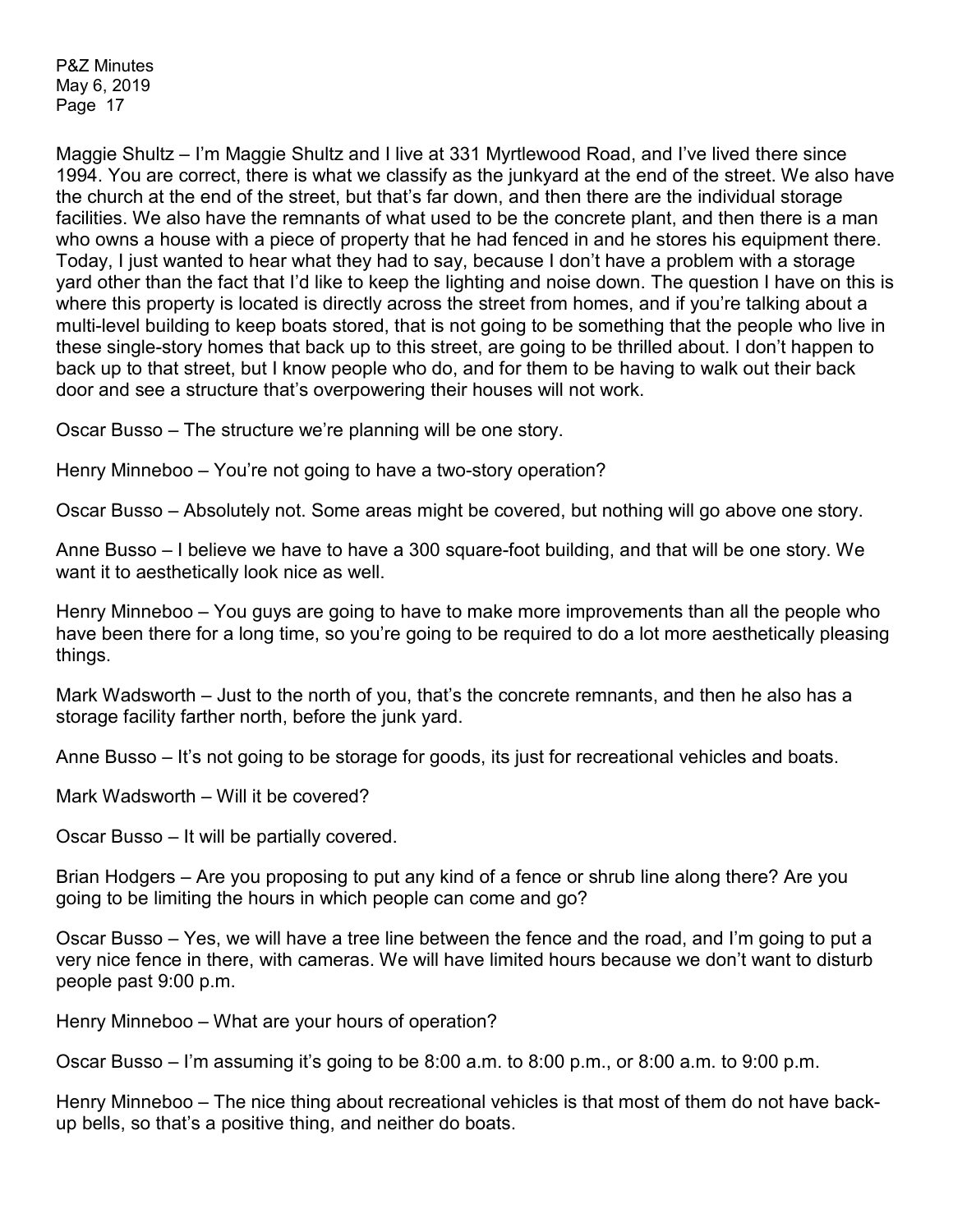Bruce Moia – When they go through the site plan process they will be required to do a 15-foot Type A buffer along Waelti Drive. I don't think any of the properties over there have that, so they will have something the other properties do not have.

Rochelle Lawandales – You heard some of the issues that the neighbors mentioned, was there anything that you heard that you might agree to? Such as limiting the use under the BU-2 (Retail, Warehousing, and Wholesale Commercial) to the storage facility only, to minimizing outdoor lighting, to minimizing the noise?

Anne Busso – There was nothing he said that we would not agree with. We took that into account when we looked at the property, that there were houses back there.

Rochelle Lawandales – Before you go to the County Commission meeting, would you be willing to offer a binding development plan for this request?

Anne Busso – Yes.

Erin Sterk – I just want to interject very quickly so we can be very clear about what part of the part we're encumbering. The entire property is in for rezoning, so the BDP (Binding Development Plan) will apply to the entire property. If you didn't want to approve the zoning without the BDP conditions, you can limit the portion of the property – I don't have a survey that shows me the area – but if they were going to encumber the use on the property, and there's a single-family home sitting on the other part you're rezoning and encumbering, that would become a non-conforming use, and that could be challenging.

Paul Body – There was a survey included of the portion that the applicants are going to purchase. The rest of it was going to be changed, too, because the owner of the whole parcel thought it would be something for himself in the future to be able to sell.

Erin Sterk – The encumbrance would apply to the whole thing.

Bruce Moia – There wouldn't be a non-conformance if we did the whole piece.

Erin Sterk – There would not be if you rezoned it, but if you were to encumber it to just a storage use….

Bruce Moia – But not if you just prohibit certain uses.

Erin Sterk – That's true. I just want to be sure the owners understand that the entire piece would be encumbered unless you say otherwise, and that would be the portion outside what they're planning to buy.

Rochelle Lawandales – We could say the allowable uses would be any current existing uses on the property, and a storage facility under BU-2.

Bruce Moia – If you look at that BDP (Binding Development Plan), they just listed the uses they wanted prohibited.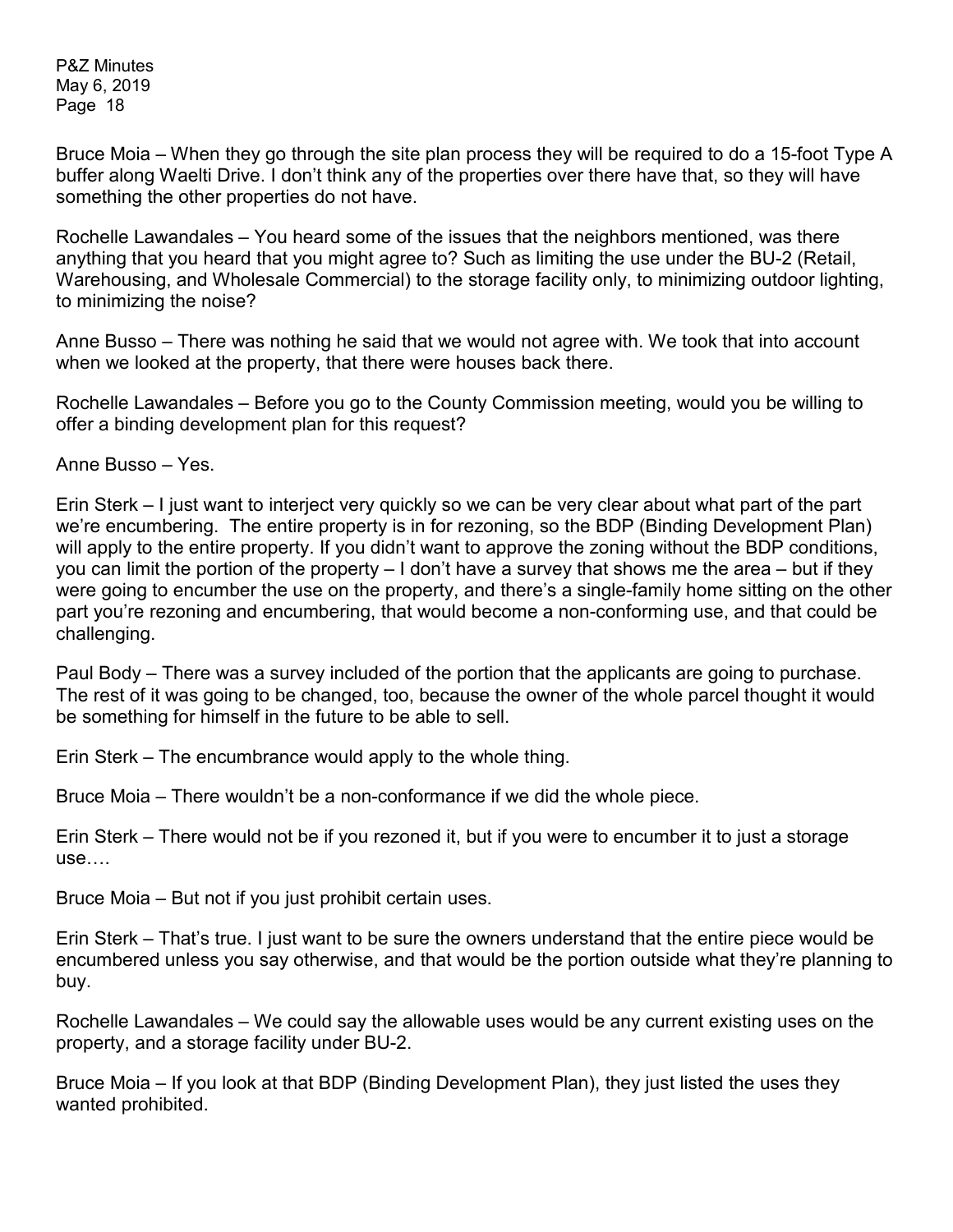Erin Sterk – I would like to hear from the property owner of the other piece that would be encumbered by what a buyer who is not buying that part is talking about.

Bruce Moia – Who are the authorized applicants? These people here?

Erin Sterk – They represent the request, but as far as encumbering the part they're not buying…

Dane Theodore – Do we have a representative for the entire parcel?

Erin Sterk – I just want to be sure that's what they know they are representing. They are the representatives for the request.

Dane Theodore – Are you representing the entire parcel?

Anne Busso – We are, yes.

Erin Sterk – The idea that came to use was that the portion they are not buying, that they're rezoning, was for future development potential, and we're talking about limiting the development potential, so I want to be sure we're all on the same page about it.

Rochelle Lawandales – Can we let them speak and tell us whether or not they would agree to this?

Wendy Stephenson – I'm Wendy Stephenson, and I'm with International Realty, 2643 Bradford Drive, West Melbourne. It was written into the contract that they had to have the 6-foot privacy fence, they have to leave a tree line barrier on the outside of the fence, they have to limit the hours, and they have to limit the lighting. The reason the owners wanted to go ahead and rezone the whole property is because they have a home business and in the future they might want to build a separate business for themselves on the property. There is a corner parcel that will be subdivided from this property, and whoever develops that will have the same limitations because there are two residential properties, and the rest are all commercial on Freeman Lane.

Rochelle Lawandales – The question is, will the owner agree to limiting the uses under the BU-2 (Retail, Warehousing, and Wholesale Commercial) zoning classification to the storage and residential, and eliminating some of the more cumbersome uses that may be allowed in BU-2.

Wendy Stephenson – I don't think they would object to limiting them; I don't think you can put storage facility next to a storage facility. I don't think they're going to object to the limitations on what can be there, but if they were to subdivide it later, then they could only sell it to someone who wanted a storage unit. They won't want to do that, but they can limit the hours of operation or another structure. The tree line, fence, and hours, I don't know if you can limit as to the other categories in BU-2, but that would be my recommendation.

Rochelle Lawandales – Will you look at those uses with your owner and see what he might be willing to eliminate from that classification that might be a little objectionable.

Wendy Stephenson – Sure.

Bruce Moia – I'm not sure what we're doing. This was done four years ago and it seems reasonable. I thought the gentleman made an excellent presentation and was reasonable in his request. I don't see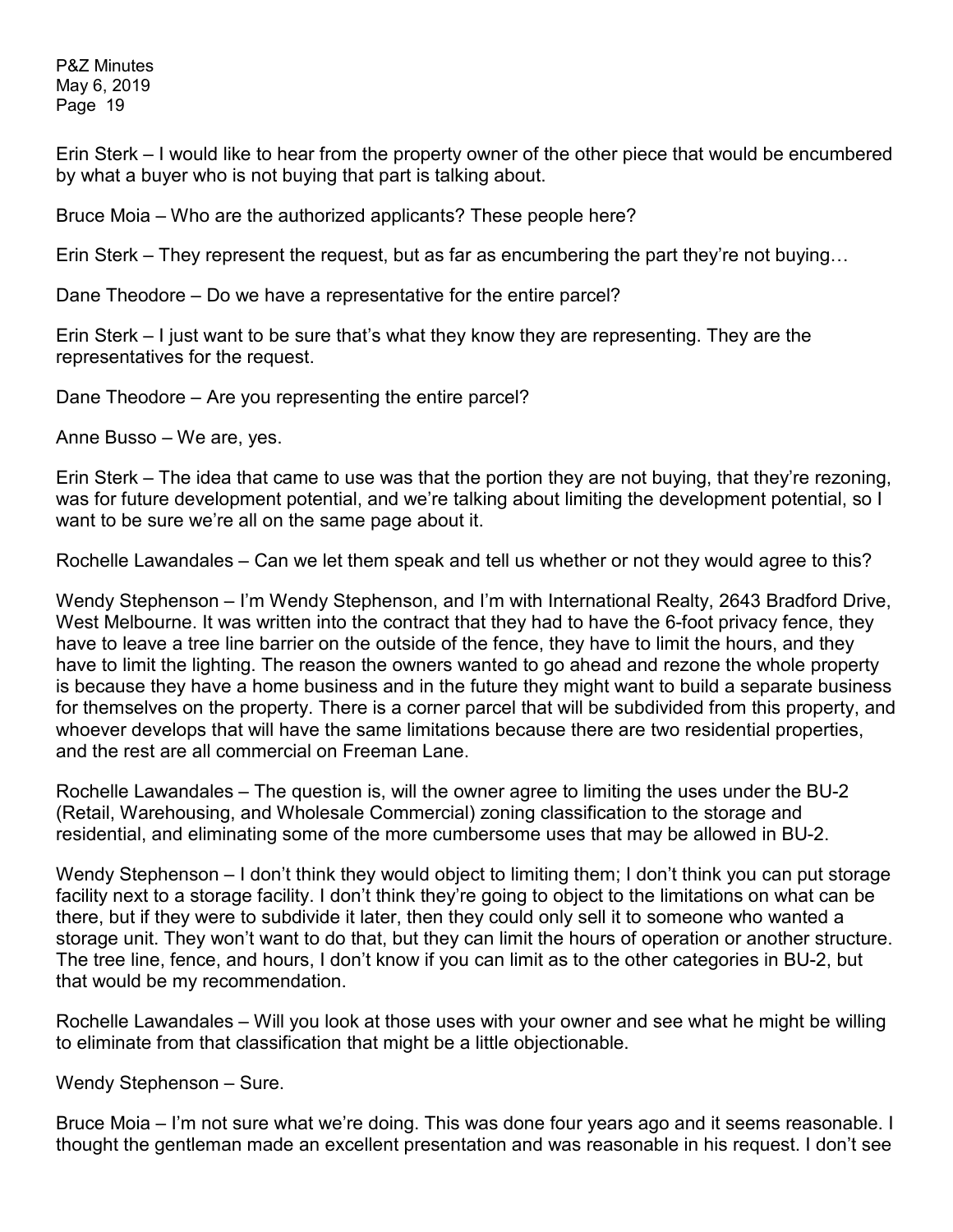where it harms what the applicant is trying to do, or the future developability of the property. The owners will be the ones signing the binding development plan, so they're going to read it before they sign it when they enter into the agreement with the County. The residents accepted the limitations before, so why re-invent the wheel when it's already been done.

Dane Theodore – Bruce, does that limit anything?

Bruce Moia – It limits a lot; it takes out almost every offensible use in the zoning classification, and the rest of the items, such as landscaping and lighting, is all Code requirements, so that doesn't need to be reiterated in a binding development plan.

Rochelle Lawandales – That's what I was referring to, but the owner has to do that.

Henry Minneboo – Does that help, Erin?

Erin Sterk – I just need the applicants to enumerate what those conditions are that they are willing to agree to. There is a lot in there that applies to a different property.

Dane Theodore – I want to know, when we make a motion, are we to incorporate this as a required limitation as part of our motion, putting it in the record to limit those uses?

Rochelle Lawandales – Correct.

Erin Sterk – I hate to interject here, but the people representing the property owner haven't even read this, so I'm a little concerned that we're sure they know what they're agreeing to.

Bruce Moia – He has a copy. They have to come up here and say they agree with it.

Henry Minneboo – Have you all looked at this?

Oscar Busso – Yes, we've had that for a few months already.

Bruce Moia – You're okay with all of that?

Anne Busso – Yes.

Erin Sterk – It does not have things in it such as hours or beeping trucks.

Henry Minneboo – It would be better if you identify it than myself, to make sure you have a clear understanding of it.

Anne Busso – Paragraph 2 says 'outdoor storage or display of large items or material which may require a forklift', which we agree would be prohibited. We're not going to have billboards. We actually agree.

Oscar Busso – We agree.

Rochelle Lawandales – Are you good with that, Erin?

Erin Sterk – I'm good now, thank you.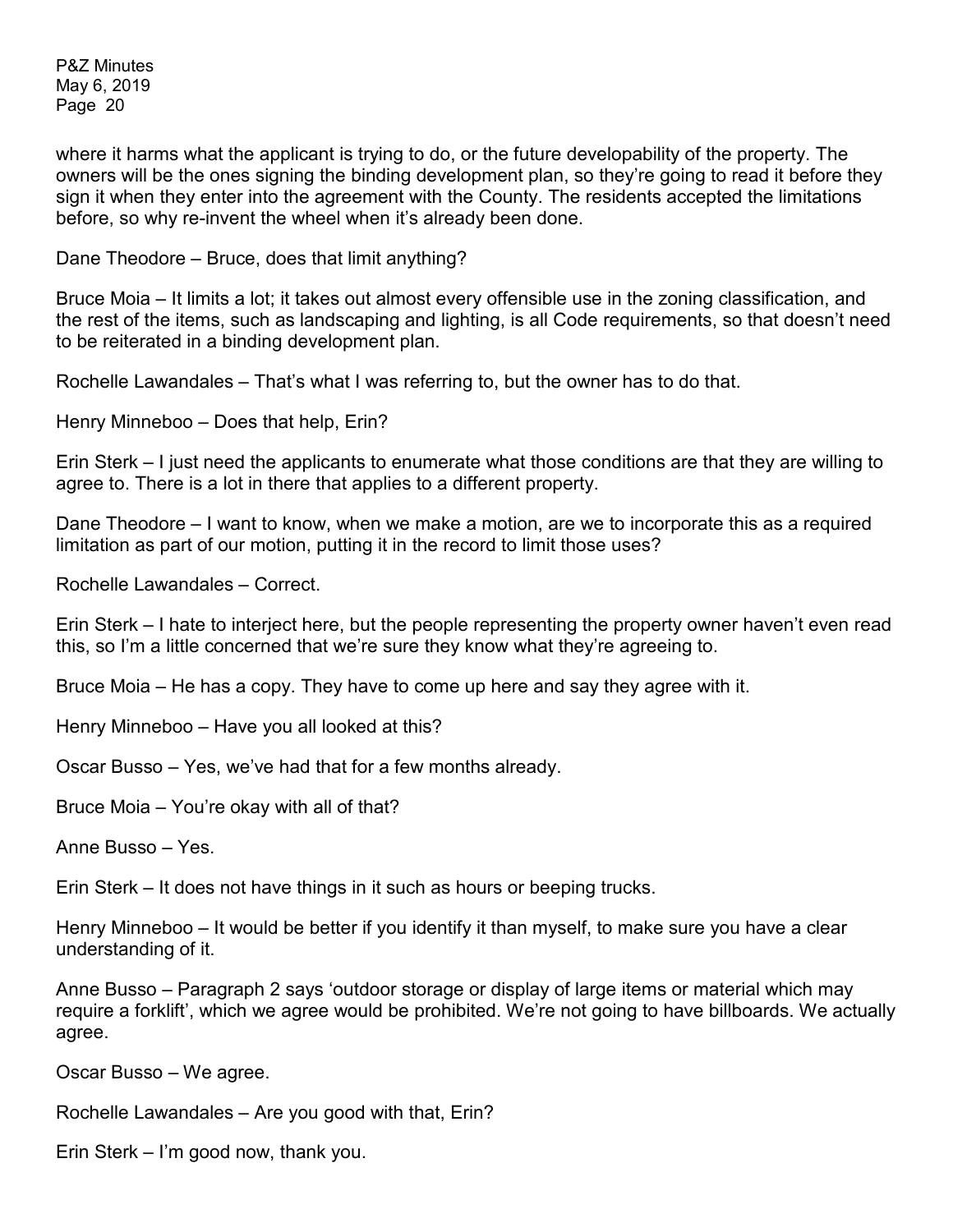Rochelle Lawandales – I'll move approval of the land use request to change the property to Community Commercial.

Peter Filiberto – I'll second.

Henry Minneboo called for a vote on the motion as stated, and it passed unanimously. (Bruce Moia abstained from voting.)

Rochelle Lawandales – I'll make a motion that we approve the zoning subject to the components found in the binding development Plan for K.M.M.-FL, recorded in Official Records Book 7327, Pages 1899 through 1903, dated March 23, 2015, with the provisions found on pages 1 and 2.

Peter Filiberto – I'll second.

Jad Brewer – It might be better if you enumerate them, because this is a big document and I know they circled specific uses.

Rochelle Lawandales – The developer/owner shall limit the land use as follows, and the following uses shall be prohibited: auditoriums; automobile hire; automobile paint and body repair; automobile repairs; automobile sales; automobile tires and mufflers sales and service; automobile washing – mechanized; boat service; building materials and supplies; cabinetmaking and carpentry; commercial entertainment and amusement enterprises; contractors outdoor storage yards; engine service; farm machinery sales and service; feed and hay for animals and stock; fertilizer stores; flea markets; gasoline service stations; hotels, lumber sales; motels; motorcycle sales and service; outside sale of mobile homes; pet kennels; plan nurseries; recovered materials processing facility; restaurant outdoor seating; seafood processing plants; service station for automotive vehicles and U-Haul service; sharpening and grinding shops; theatres; towers and antennas; trailer and truck service; treatment and recovery facility; welding repairs and metal fabrication; outdoor storage or display of large items or material which may require a forklift, front loader, tractor, or similar machinery to move shall be prohibited. Outdoor intercoms and public address systems shall be prohibited. Digital or electronic signs and billboards, whether static, animated, or intermittent, shall be prohibited. Freestanding signs shall be limited to the Sign Code. I don't think you need the gross floor area.

Peter Filiberto – I'll second.

Henry Minneboo called for a vote on the motion as stated, and it passed unanimously. (Bruce Moia abstained from voting.)

## **Palm Bay REH, LLC (Hitesh Patel)**

A CUP (Conditional Use Permit) for Alcoholic Beverages (full liquor) for On-Premises Consumption in conjunction with a restaurant, in a TU-1 (General Tourist Commercial) zoning classification. The property is 1.23 acres, located on the west side of U.S. Highway 1, approximately 290 feet north of Camp Road. (4885 North Highway 1, Cocoa) (19PZ00051) (District 1)

Henry Minneboo – Is the applicant here?

Erin Sterk – No, the applicant is not here.

Henry Minneboo – We need to table it.